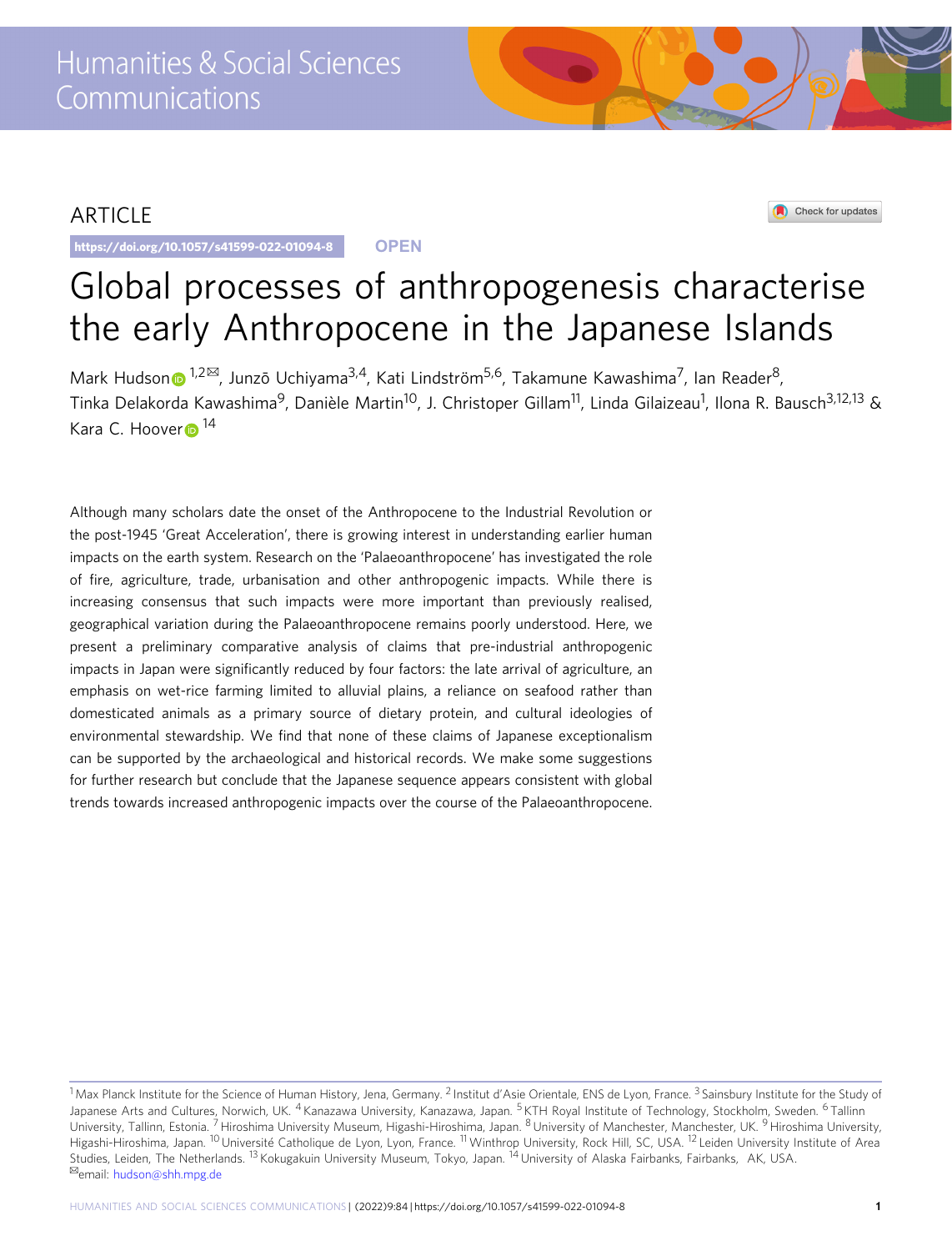# Introduction

here is broad agreement that archaeology can help build socio-ecological resilience through studies of very longterm human-environment interactions (Hudson et al., [2012;](#page-8-0) Boivin and Crowther, [2021\)](#page-7-0). However, site or regional case studies of such interactions often remain inconclusive because of the fragmentary nature of the archaeological record and the use of different scales of analysis (Degroot et al., [2021](#page-8-0)). Even in contemporary contexts, there is frequent disagreement over the role of environmental versus socio-political factors (cf. Kelley et al., [2015;](#page-8-0) de Châtel, [2014](#page-8-0)), and archaeology's ability to look at longterm sequences can lead to controversy over how to frame crises (McAnany and Yoffee, [2010](#page-9-0)). The concept of the Anthropocene has shifted archaeological research towards broader, more 'global' frames for anthropogenic impacts. Although many scholars date the onset of the Anthropocene to the Industrial Revolution or the post-1945 'Great Acceleration', there is growing interest in understanding earlier human impacts on the earth system. Research on what is sometimes termed the 'Palaeoanthropocene' has investigated the role of fire, agriculture, trade, urbanisation and other human impacts on pre-industrial ecosystems (Smith and Zeder, [2013](#page-9-0); Foley et al., [2013](#page-8-0); Ellis et al., [2013](#page-8-0); Boivin et al., [2016\)](#page-7-0). While there is increasing consensus that such impacts were more important than previously realised, geographical variation over the Palaeoanthropocene remains poorly understood. Given that many technological advances—including pottery, agriculture and metalworking—seem to have originated in a few locations and diffused outwards (Bellwood, [2005](#page-7-0); Jordan and Zvelebil, [2009;](#page-8-0) Shennan, [2018](#page-9-0); Roberts et al., [2009](#page-9-0)), we might expect temporal and geographical lags in resulting anthropogenic landscape changes. Previous research has also suggested that population size and socio-political complexity affect environmental impacts (Mather et al., [1998;](#page-9-0) Mather and Needle, [2000;](#page-9-0) Atkinson et al., [2016;](#page-7-0) Sheehan et al., [2018](#page-9-0)) and it can be proposed that these factors might further generate geographical variation in the Palaeoanthropocene.

Here, we investigate geographic differences in the Eurasian Palaeoanthropocene using the Japanese Islands as a case study. We analyse claims that pre-industrial anthropogenic impacts in Japan were significantly reduced by the late arrival of agriculture, the importance of wet-rice farming, a reliance on seafood as a primary source of dietary protein, and cultural ideologies of environmental stewardship. The Japanese literature analysed here often builds its arguments around the proposed 'uniqueness' of Japan as compared especially to Europe and for that reason we include comparative context with other Eurasian societies. Future research needs to develop these comparisons in more detail and some suggestions in this respect are made in the Conclusions. We follow the standard periodisation of Japanese history in defining the premodern or pre-industrial period as that prior to the Meiji Restoration of 1868.

# Claims for Japanese environmental exceptionalism

While there is currently no synthetic analysis of anthropogenic impacts in premodern Japan, numerous studies in both environmental history and archaeology have concluded that the prehistoric archipelago formed a highly engineered environment with humans as a 'keystone species' (Totman, [2004](#page-10-0), [2014;](#page-10-0) Crawford, [1997;](#page-8-0) Bleed and Matsui, [2010;](#page-7-0) Aikens and Lee, [2014](#page-7-0)). Neolithic Jōmon populations, often characterised by high levels of sedentism, had extensive impacts on forests (Noshiro et al., [2016;](#page-9-0) Kitagawa et al., [2018\)](#page-8-0). Long before the introduction of cereal farming in the first millennium BC, many plants were managed and cultivated (Crawford, [1997](#page-8-0); Nishida, [1983](#page-9-0); Sato et al., [2003;](#page-9-0) Nakayama, [2010\)](#page-9-0). Wild boar were transported to islands beyond

their natural habitat from at least the Initial Jōmon (ca. 9500–5500 BC) and perhaps as early as the Late Pleistocene in the Ryukyu Islands (Price and Hongo, [2020](#page-9-0); Kawamura et al., [2016](#page-8-0)). After 1000 BC, barley, rice, wheat, and broomcorn and foxtail millet were introduced into the Japanese archipelago (Robbeets et al., [2021](#page-9-0)). Of these cereals, wet rice, recognised as a source of methane, had the greatest environmental impact (Fuller et al., [2011\)](#page-8-0). State formation, urbanisation and growing commercialisation further affected forest clearance and land-use (Kawahata et al., [2014](#page-8-0); Sasaki and Takahara, [2011](#page-9-0)).

Given this evidence for anthropogenic impacts in preindustrial Japan, it may seem obdurate to raise arguments in favour of low-impact exceptionalism for the archipelago. However, such arguments are widespread in Japan where they have developed considerable traction within broader environmental discourse (Prohl, [2000;](#page-9-0) Rots, [2015,](#page-9-0) [2017](#page-9-0); Reitan, [2017](#page-9-0); Lindström, [2017,](#page-9-0) [2019;](#page-9-0) Hudson, [2021a](#page-8-0)). Ideas about the exceptionalism of human-environment relations have a long history in Japanese thought (Thomas, [1999](#page-10-0)). The belief that, despite the social and economic ravages of modernity, Japan has somehow managed to retain an authentic 'harmony' with nature has been an attractive narrative, suggesting an ability to maintain a degree of cultural independence and authenticity in the face of modernisation and Westernisation. While not discussed here, the intellectual roots of such ideas are diverse and include the Buddhist-Heideggerian philosophy of the Kyoto School, Tetsurō Watsuji's writings on climate and culture, and the atavistic 'civilisation theory' of philosopher Takeshi Umehara (Morris-Suzuki, [1993](#page-9-0); Prohl, [2000;](#page-9-0) Kalland, [2002](#page-8-0); Reitan, [2017](#page-9-0); Hudson, [2021a](#page-8-0)).

Many of the often nationalistic assertions made in these diverse writings can be quickly dismissed, but four claims are worth considering at more length because they suggest that certain structural conditions of Japan's history and geography might have served to reduce anthropogenic impacts. These claims are that pre-industrial anthropogenic impacts in Japan were significantly reduced by: (1) the late arrival of agriculture, (2) an emphasis on wet-rice farming limited to alluvial plains, (3) a reliance on seafood rather than domesticated animals as a primary source of dietary protein, and (4) deep cultural ideologies of environmental stewardship. These claims (referenced below) are evaluated here against available archaeological and historical records from preindustrial Japan. In several cases, relevant empirical evidence is poor or unavailable. Data on forest area, for example, are only available from 1850, although it is possible to make rough estimates back to the seventeenth century (Saito, [2009\)](#page-9-0). After the introduction of cereal agriculture in the Yayoi period (ca. 1000 BC–AD 250), the zooarchaeological record of animal use in premodern Japan—key to any evaluation of claim 3—becomes very sparse. The dramatic decline in shell middens from the Yayoi (Hudson, [2019,](#page-8-0) [2021b\)](#page-8-0) means that faunal remains were less commonly preserved. At the same time, archaeologists have tended to assume a priori that the consumption of meat was limited in the early historic period. Archaeological sites where animal bones are well preserved have often led to major reevaluations of diet and foodways (e.g., Uchiyama, [1992\)](#page-10-0). In cases where data are unavailable, we attempt to extrapolate likely trends based on theoretical understandings of human-environment relations and our knowledge of relevant historical sequences from Japan as compared with the rest of Eurasia.

In presenting the four claims of Japanese environmental exceptionalism below, we often cite a number of public intellectuals, particularly Takeshi Umehara (1925–2019) and Yoshinori Yasuda (b. 1946), who have been especially influential in promoting these claims through their positions as directors of research institutes and museums, board members for important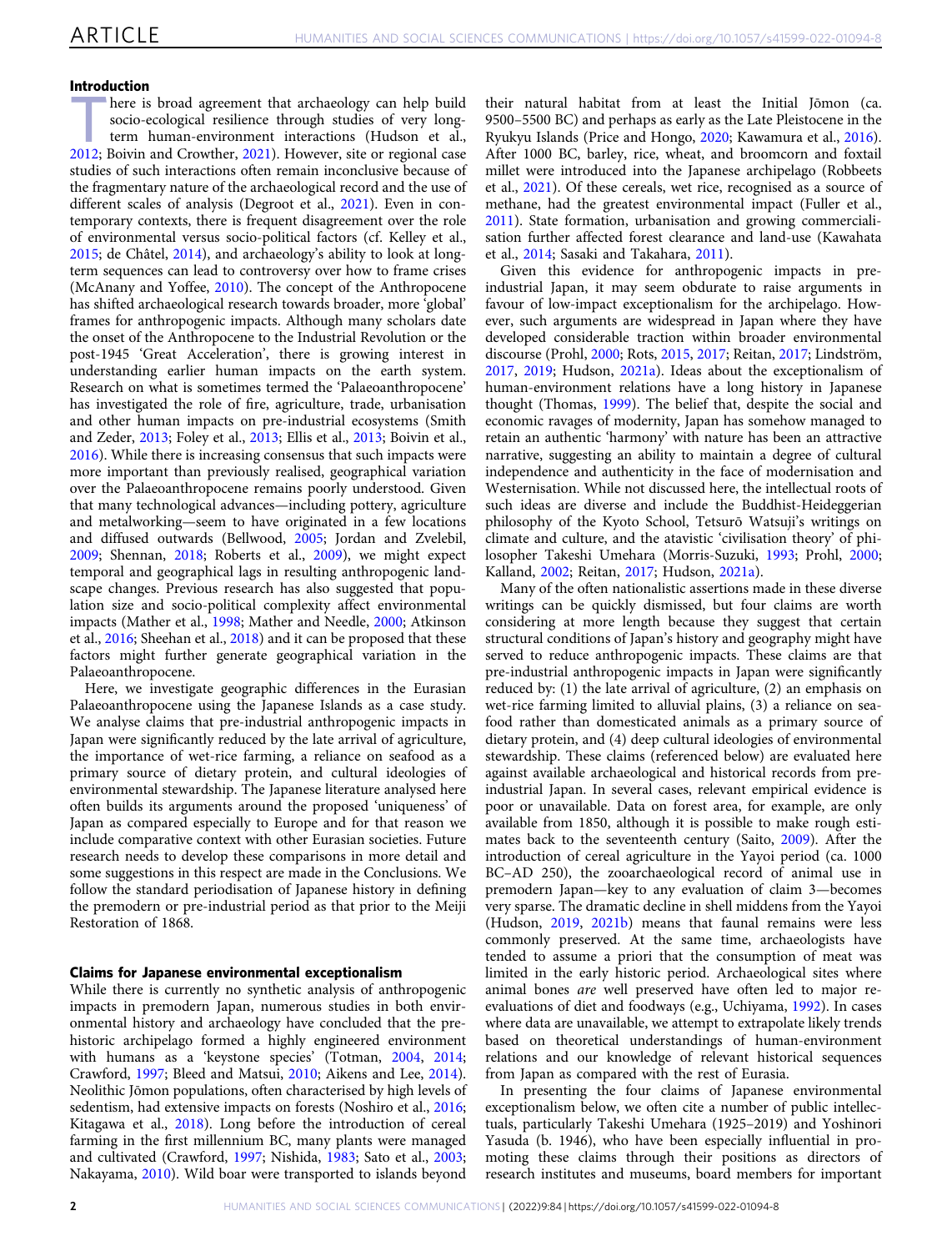foundations (including the national Japan Broadcasting Corporation NHK), their receipt of various awards for their work, and their visibility in the Japanese media. Umehara played a particularly influential role as first director-general of the International Research Center for Japanese Studies (Nichibunken), and as an advisor to the 1982–1987 prime minister Yasuhiro Nakasone with whom he co-authored two books. This does not mean that the views of these figures are universally accepted in the scholarly community; it does, however, indicate their influence beyond the boundaries of academia. Umehara and Yasuda have been particularly successful in generating a popularist appeal for their ideas. Claims about Japanese environmental exceptionalism have even made their way into national legislation and environmental policy (see Supplementary Information). A number of critiques of Umehara and Yasuda's ideas about Japanese nature were presented at the time of the establishment of the International Research Center for Japanese Studies (Niiro, [1986;](#page-9-0) Buruma, [1987](#page-7-0); Reader, [1990\)](#page-9-0). Japanese archaeology and history have nevertheless largely ignored their writings, which are usually dismissed as environmental determinism. This lack of debate over past human-environment relations in Japan has allowed the incorporation of spurious ideas into public discourse and policy (Hudson, [2018\)](#page-8-0).

Claim 1: late arrival of agriculture. The first claim is that due to the late arrival of farming in the Japanese Islands, its negative impacts have been reduced relative to regions with longer histories of agriculture. It is proposed, furthermore, that this late arrival meant that pre-agricultural traditions—assumed to be less destructive of nature—have retained a strong influence. Umehara ([1999:](#page-10-0) p. 47) makes this argument most explicitly: 'In Japan, where the introduction of rice cultivation was comparatively late, its blending with the native forest culture and the hunting and gathering culture created an amalgamation unique to Japan.' This claim is unusual in Japanese historiography where most scholars believe that farming was a key stage in the development of civilisation. Although, as far as we are aware, Umehara is the only writer who has regarded the late arrival of agriculture in Japan as a positive trend, recent research on the variable resilience of early farming systems (e.g., Stevens and Fuller, [2012;](#page-9-0) Shennan et al., [2013;](#page-9-0) Downey et al., [2016;](#page-8-0) Bogaard et al., [2017](#page-7-0); Hudson, [2020;](#page-8-0) Hudson and Robbeets, [2020;](#page-8-0) An et al., [2021\)](#page-7-0)—an approach anticipated for medieval Japan by Farris ([1985](#page-8-0))—makes it worth reconsidering the long-term viability of agriculture in the Japanese archipelago.

On the one hand, the Japanese Islands certainly possess a long history of hunter-gathering as an important subsistence activity, which continued until 1000 BC in north Kyushu, the medieval era in Okinawa, and the late nineteenth century in Hokkaido (Hudson, [2014](#page-8-0); Takamiya et al., [2015](#page-10-0); Jarosz et al., [2022](#page-8-0)). However, this does not mean that hunter-gatherer societies in Japan formed a type of 'ecotopia' as imagined, among others, by Okamura [\(2018](#page-9-0)) and Yasuda [\(2007](#page-10-0)). As noted above, there is extensive evidence for the management of anthropogenic environments and Jōmon economic adaptations were not uniform or stable as claimed by Okamura ([2018:](#page-9-0) p. 1). The Jōmon was a Eurasian Neolithic society characterised by sedentism, pottery use, polished stone axes for forest clearance, and the management of plants and animals. Umehara's comment about the 'blending' of rice farming with the 'native' forest or hunter-gatherer culture is also contradicted by recent genomic research, which concludes that after a massive migration into the archipelago in the Yayoi and Kofun (AD 250–700) periods, the modern Japanese can only trace about 10% of their genetic ancestry back to the Jōmon (Cooke et al., [2021;](#page-7-0) Robbeets et al.,

[2021;](#page-9-0) Wang et al., [2021](#page-10-0)), a figure lower than that estimated for the hunter-gatherer ancestry of some European countries (cf. Haak et al., [2015\)](#page-8-0).

The overall length of agriculture in a particular region has to be seen against the intensity and maturity of the farming system. This problem is ignored by Umehara and colleagues who claim that rice cultivation began very early in the Yangtze valley and continued essentially unchanged thereafter (Yasuda, [2009a\)](#page-10-0). Such an understanding is contradicted by recent research showing that plant domestication was a much slower process than previously realised, that early farming societies were often subject to 'boom and bust' cycles, and that Bronze Age and later processes of proto-globalisation completely transformed Eurasian agriculture. In China, despite earlier experiments with plant cultivation, morphological domestication and dietary dependence on rice did not develop until at least the fifth millennium BC (Fuller et al., [2009\)](#page-8-0). Research in Europe has suggested that 'boom and bust' cycles of early agriculture may, in part, have been caused by endogenous factors unrelated to climate change, with epidemic disease potentially contributing to other socio-ecological instabilities (Shennan et al., [2013](#page-9-0); Downey et al., [2016;](#page-8-0) Scott, [2017;](#page-9-0) Rascovan et al., [2019\)](#page-9-0). In East Asia, most work has focused on the role of the climatic cooling known as the 4.2k event (Wu and Liu, [2004;](#page-10-0) Wang et al., [2005;](#page-10-0) Liu and Feng, [2012](#page-9-0); Constantine et al., [2019;](#page-7-0) An et al., [2021](#page-7-0)), although the possible role of disease has also been discussed (Farris, [1985;](#page-8-0) Hosner et al., [2016;](#page-8-0) Hudson and Robbeets, [2020\)](#page-8-0). Wet-rice agriculture underwent significant evolution over time and the Bronze Age rice cultivation that reached Japan was highly intensive as compared to earlier forms of Neolithic farming in China (Ellis et al., [2013\)](#page-8-0). Across Eurasia, the period between 2500-1500 BC saw a dynamic expansion and exchange of crops and farming systems (Liu et al., [2019;](#page-9-0) Spengler, [2019\)](#page-9-0). It was this episode of early Eurasian 'food globalisation' which led to the arrival of full-scale agriculture in Japan. In short, while Japan was one of the last places in Eurasia to adopt cereal agriculture, the farming system which arrived in the archipelago in the Bronze Age involved highly intensive patterns of land-use.

Claim 2: the sustainability of rice. The second claim of Japanese exceptionalism with regard to the Palaeoanthropocene relates to the type of farming found in Japan. Wet rice is extolled as a 'form of agriculture [which] made use only of the plains, leaving the mountains and hills mostly untouched. This is different from the practice of a wheat-growing culture, which also cultivates the slopes' (Umehara, [1999](#page-10-0): p. 41; see also Iwatsuki, [2008\)](#page-8-0). Berglund ([2008](#page-7-0): p. 62) regards restricted agrarian expansion into uplands as one defining feature of Japan's 'rice-fish-seafood culture'. Such claims have been influential because ambiguously dated 'traditional' rice farming has been advocated by many Japanese institutions, in both national and international environmental policy, as an example of 'wise use' and harmonious coexistence with nature (Berglund et al., [2014;](#page-7-0) cf. Cwiertka, [2006;](#page-8-0) Cwiertka and Yasuhara, [2020](#page-8-0); Lindström, [2017](#page-9-0), [2019\)](#page-9-0). Claim 2 is best evaluated by considering the role of rice, alluvial plain land-use, and deforestation as separate issues.

Rice in pre-industrial Japan. Rice was the most important tax cereal for the premodern state in Japan; while it thus had great social significance, it was not the cereal which was primarily consumed by most Japanese. Umehara ([1990](#page-10-0), 2007: p. 179) insists that, 'the farming that eventually spread to the [Japanese] archipelago was not the wheat-based culture of the Yellow River, but the rice agriculture of the Yangzi.' Yet research has shown a mixture of rice, millet and wild nuts and fruits in the Neolithic economy of the middle Yangtze (Nasu et al., [2012;](#page-9-0) Hosoya, [2011](#page-8-0)).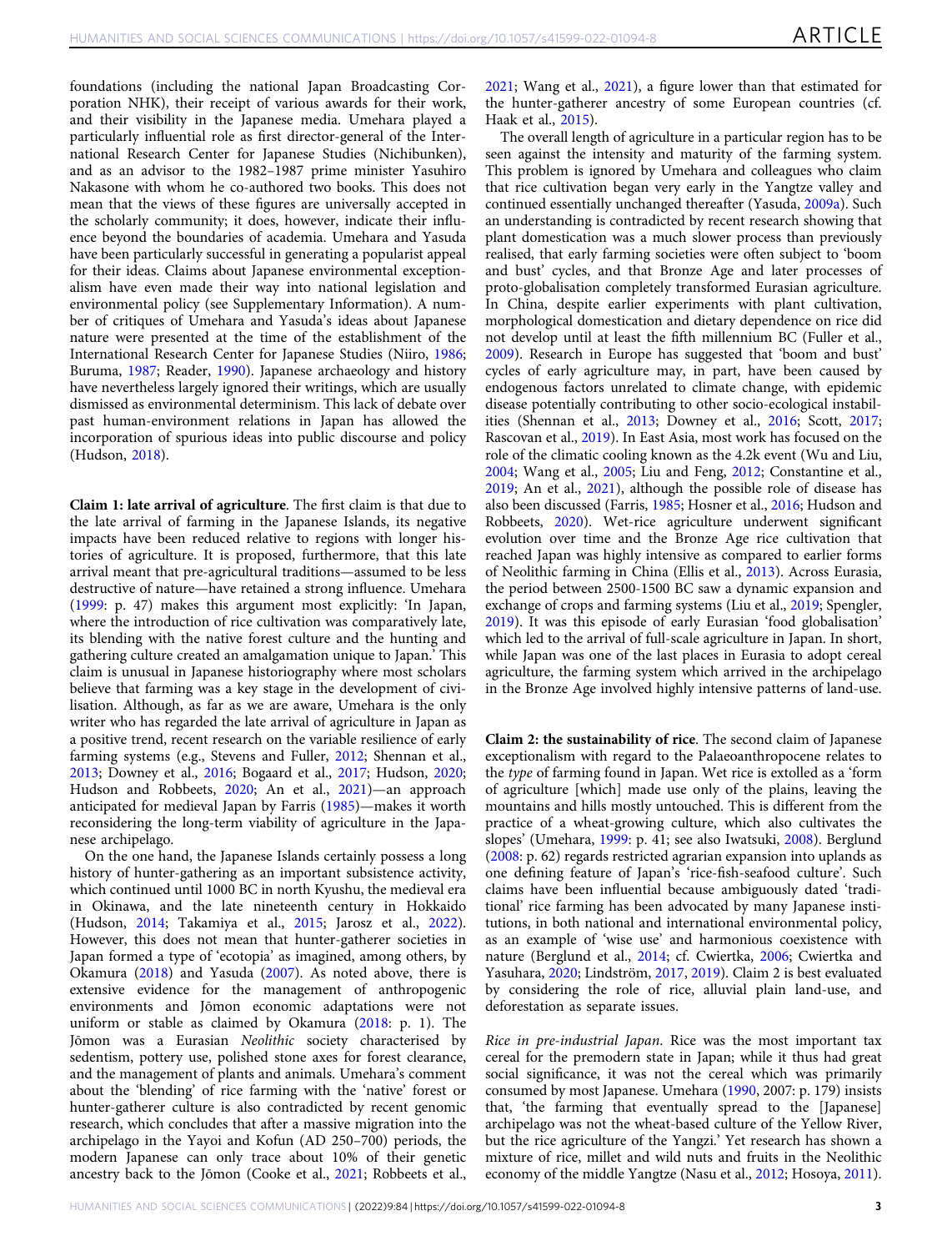Given that farming systems with low redundancy, e.g., which only have one main crop, tend to expand more slowly (Fuller and Lucas, [2017\)](#page-8-0), agriculture seems to have spread to Japan as part of a diverse suite of crops, combining rice, wheat, barley and the millets (Nasu and Momohara, [2016;](#page-9-0) Robbeets et al., [2021;](#page-9-0) Hudson, [2022\)](#page-8-0), a pattern also known from Bronze Age northeast China and Korea (Lee et al., [2007](#page-9-0); Kwak et al., [2017](#page-8-0); Liu et al., [2019\)](#page-9-0). Agriculture in Japan became more diverse over time as new practices and plants were added. By the mid-sixteenth century, Jorge Álvares, a Portuguese merchant, described an annual cycle of three crops in Kyushu: 'In November they sow wheat, barley, turnips, radishes and other vegetables such as beet which they eat; in March they sow Indian corn, maize, mangoes, chickpeas, beans, artichokes, cucumbers and melons; in July they sow rice, yams, garlic and onions' (Cooper, [1965:](#page-7-0) pp. 6–7). A similar three-crop rotation was described by a Korean visitor to Settsu (modern Osaka-Kobe) in 1420 (Farris, [2006](#page-8-0): p. 131).

Since premodern Japan's taxation system was based on rice, historical documents focus on that cereal, making it difficult to calculate the proportion of agricultural production devoted to other crops. Non-rice crops were converted into corresponding value in rice, which functioned as a de facto currency. Totman ([2014:](#page-10-0) p. 53) speculates that as little as one-third of crop production was of wet rice for most of Japan's pre-industrial history. Rice was consumed by the aristocracy but perhaps provided only one tenth of the calories of the poorest farmers who ate millets, barley, wheat, beans and vegetables (von Verschuer, [2016:](#page-10-0) p. 257). In early modern Edo (Tokyo), overconsumption of polished white rice led to the spread of beriberi, which was countered by the consumption of vitamin B1-rich millets (Maruyama et al., [2018](#page-9-0)). As late as 1881, a European resident of Japan wrote that, 'Rice is not the universal staple, although the inhabitants of the great cities mainly depend on it; there are many districts where it is almost unknown, and in the districts even where it is grown, it is a luxury—a dainty dish for festive occasions' (Pfoundes, [1881](#page-9-0): p. 229). Both rice and other cereals were widely traded. Sixteenth-century European visitors recorded that wheat flour was shipped from Japan to the Philippines (Cooper, [2001:](#page-8-0) p. 106).

Alluvial plain use. Since flat land comprises only around 15 per cent of the total surface area of Japan and the rest of the archipelago is covered in steep, mountainous terrain, Japan's geography placed limits on the expansion of wet-rice farming. Many early rice paddies were concentrated in small valleys and it was only after about AD 1300 that large alluvial plains began to be developed for this purpose, a process aided by the introduction of Champa rice (Oryza sativa indica var. spontanea or perennis) from south China (Farris, [2006:](#page-8-0) pp. 132–133). Reclamation of marshy flood plains increased in the early modern Tokugawa period (1600–1868). Rice agriculture on alluvial plains required extensive levelling and dykeing, engineering works that created huge anthropogenic wetlands (Fuller and Qin, [2009;](#page-8-0) Brown, [2015\)](#page-7-0). As Imamura ([1996:](#page-8-0) p. 5) has commented, 'Although wetrice fields appear to be natural features, they are in many ways more akin to factories'. The resilience of these artificial paddy field systems was not necessarily high and, like the Chinese, the Japanese became locked in to a path dependency on expensive works to maintain them (Elvin, [1993\)](#page-8-0). In areas unsuited to wet rice, such as mountains and small islands, there was an increase in slash-and-burn cultivation of buckwheat, foxtail millet and barnyard millet as population increased in the Tokugawa period (Kitō, [2012](#page-8-0): p. 72). As noted in the previous section, no early agricultural systems were sustainable in the sense of remaining stable and unchanging since their inception: all such systems underwent cycles of expansion and contraction. A particularly

important factor impacting the sustainability of rice agriculture in premodern Japan was its heavy dependence on labour inputs, which were sensitive to disruptions in local population densities resulting from epidemic disease, war and natural disasters—all frequent occurrences in the Japanese Islands (Farris, [1985;](#page-8-0) Kitō, [2000\)](#page-8-0).

Rice and deforestation. Umehara [\(1996](#page-10-0): p. 3) proposed that rice is much 'gentler' (yasashii) on nature than wheat because 'water is the most important thing for rice civilisation' and thus rice farmers have to protect forests in order to preserve water resources. The obvious point that all agriculture requires water is apparently forgotten, not least by Yasuda [\(2008](#page-10-0): p. 53) who makes the curious statement that 'water is not so important in European style land-use.' Recent archaeological research has begun to clarify the sophistication of water management in Neolithic West Asia and Europe (Gebel, [2004;](#page-8-0) Garfinkel et al., [2006](#page-8-0); Vostrovská et al., [2021\)](#page-10-0). The underlying claim for Japan appears to be that the intensification of rice agriculture was able to support higher population densities without increasing forest clearance. As mentioned, empirical data on forest cover in Japan are only available from the mid-nineteenth century. Historians have estimated rates of deforestation back to the seventeenth century (Totman, [1989,](#page-10-0) [1995](#page-10-0); Saito, [2009\)](#page-9-0). For earlier periods, it is possible to use pollen data and to extrapolate trends from studies of land-use and trade in forest products. While it is therefore not possible to test Umehara's claims about rice and deforestation for earlier periods, we can nevertheless make some inferences against known trends.

It is important to begin by considering what is meant by 'forest cover'. Modern Japan has a high proportion of woodland against total land area. In the late twentieth century, for example, 67 per cent of Japan was forested as compared to 27 per cent of France; when calculated as woodland per capita, however, France had a higher proportion than Japan during the same period (Saito, [2009\)](#page-9-0). According to Japan's Forestry Agency [\(https://](https://www.rinya.maff.go.jp/j/keikaku/genkyou/h29/1.html) [www.rinya.maff.go.jp/j/keikaku/genkyou/h29/1.html\)](https://www.rinya.maff.go.jp/j/keikaku/genkyou/h29/1.html), 41% of forests in Japan were classified as artificial plantations in 2017. Kaplan and colleagues (2009) argue that forest cover on land usable for agriculture is a better measure of historical rates of deforestation than measures which include all land. By this method, rates of forest cover in pre-industrial Japan would likely be very low. However, deforestation in Japan was not limited to lowland areas suitable for wet-rice farming. Steep hillsides were used for slash-and-burn (swidden) cultivation, especially in western Japan. The government estimated swidden accounted for 15% of arable acreage in 1936 (von Verschuer, [2016:](#page-10-0) p. 130). Peasants also cleared forested hills 'to create pastures for feeding livestock and for collecting grasses to mix with animal excrement and use as fertiliser' (Saito, [2009:](#page-9-0) p. 385). In the thirteenth century, it was said that peasants near Kyoto had gathered so much grass and leaves for manuring that the hills around their village had lost all their vegetation (von Verschuer, [2016:](#page-10-0) p. 22). Estimates of the amount of 'green manure' used in premodern agriculture suggest that this custom could have significant impacts on local deforestation. For example, a text from the early seventeenth century noted that one man required fifty-two days per year to cut enough vegetation to fertilise one hectare and in 1686 two hundred pack-horse loads of green manure were used for the same area (von Verschuer, [2016:](#page-10-0) p. 24).

Landscape archaeology shows that clearance of both floodplain and hillside forests was associated with the introduction of agriculture in Japan in the first millennium BC (Okada, [2015](#page-9-0)). Mining and lumber for construction also resulted in major impacts on forests (Totman, [2014](#page-10-0)). The Nihon shoki records that in 676, indiscriminate burning and cutting of grass or firewood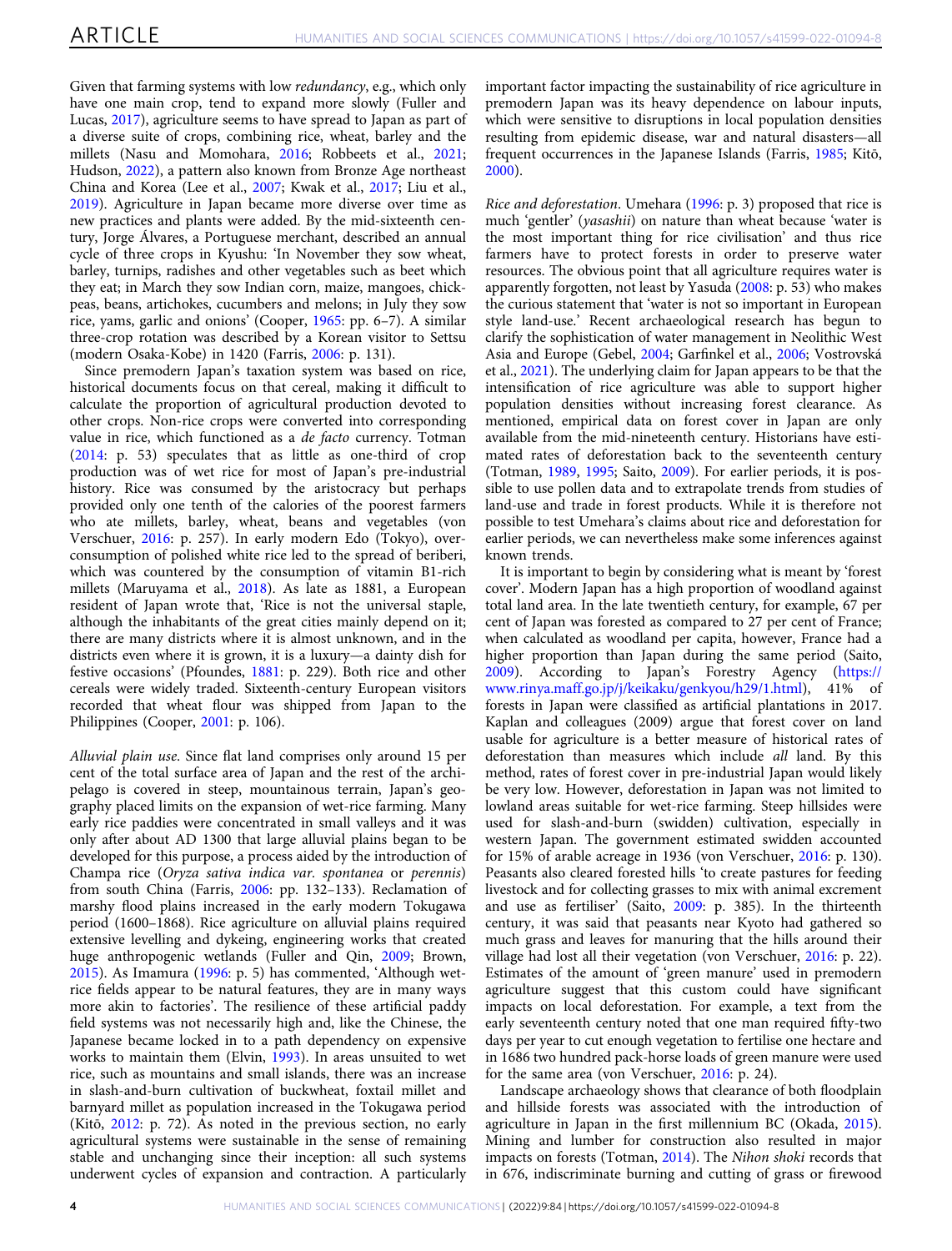on mountains and plains in the Kinai region was forbidden (Aston, [1972](#page-7-0): II, p. 332). Also in the seventh century, Suruga province (modern Shizuoka) was ordered to build a ship for an invasion of Korea (Aston, [1972](#page-7-0): II, p. 269); the construction of a ship at such a distant location from the Korean peninsula may imply that forests were already suffering from depletion in the parts of western Japan controlled by the Yamato state. By the medieval period there was nevertheless an extensive international trade in lumber from Japan to China (von Verschuer, [2016](#page-10-0): pp. 69–70). In an analysis of early modern Japan, Saito found some evidence that population increase did not always lead to greater deforestation. Rather than explaining this by the nature of rice cultivation or by conservation policies or cultural beliefs, however, Saito [\(2009](#page-9-0): p. 403) argues that 'market linkages worked to make regenerative forestry commercially viable', showing the need to consider broader social factors.

Claim 3: domesticated animals versus marine foods. The third claim to environmental exceptionalism has been pre-industrial Japan's supposed scarcity of all domesticated animals and corresponding reliance on marine foods (Jones, [1981:](#page-8-0) pp. 13–14; Sahara, [1992;](#page-9-0) Imamura, [1996;](#page-8-0) Berglund, [2008\)](#page-7-0). Umehara [\(1999:](#page-10-0) pp. 41–42) argued that, 'the form of agriculture introduced into Japan did not involve the raising of animals on pasture land, which could have also meant cutting down the trees on the hills and mountains.' Yasuda [\(2006](#page-10-0)) has emphasised the role of fishing in Japanese history while claiming that all domesticated animals cause deforestation and environmental damage. Berglund [\(2008:](#page-7-0) p. 56) takes up these ideas, insisting that 'Animal husbandry has never been important in Japan. By tradition the Japanese diet is based on rice and seafood.' Since the use of marine resources is one theoretical means to reduce pressure on land-use (Kaplan et al., [2009](#page-8-0): p. 3018), this claim is worth evaluating against the evidence from pre-industrial Japan.

Domesticated animals. There is little empirical data on numbers of domesticated animals in premodern Japan. While animal bones are often preserved in Neolithic shell middens, such middens become less common after the Bronze Age (Hudson, [2019,](#page-8-0) [2021b](#page-8-0)). As the zooarchaeological record is poor, scholars emphasise the importance of historical documents (Nishimoto, [2008\)](#page-9-0), yet archaeology shows that what people write about animals is not necessarily the same as their actual consumption habits (Pluskowski, [2010](#page-9-0)). New analytical techniques hold some potential to expand our understanding of animal usage in Japan. For example, because environmental lead pollution increased in the Tokugawa period, high lead concentrations in bone are a way of distinguishing domesticated from wild animals in early modern sites (Eda et al., [2014\)](#page-8-0). More broadly, from the Neolithic onwards all Eurasian societies used domesticated animals in a complex mosaic of adaptations depending on local environmental and social conditions; there was certainly no black and white dichotomy between 'animal' and 'plant' civilisations as proposed by Yasuda ([2015](#page-10-0), [2016\)](#page-10-0). In Europe, the Neolithic saw high diversity as different combinations of crops and animals were employed to adapt to the new environments presented in the region (Ethier et al., [2017](#page-8-0); Ivanova et al., [2018;](#page-8-0) Cubas et al., [2020\)](#page-8-0). Even in historic times meat consumption was variable across Europe (Braudel, [1981:](#page-7-0) p. 105, pp. 194–199; McNeill, [1992](#page-9-0): pp. 127–129; Chandezon, [2015\)](#page-7-0). As with forestry, the role of commercialisation needs to be considered, and an increase in meat and milk consumption in Britain from the seventeenth century has been linked with the growing commercialisation of the economy (Francks, [2019](#page-8-0)). Some of the clearest zooarchaeological evidence for meat consumption in pre-industrial Japan also comes from commercialised contexts in Edo (Uchiyama, [1992\)](#page-10-0).

Pigs and chickens appear to have been the only domesticated animals associated with the first introduction of cereal agriculture into the Japanese archipelago. By the early centuries of the first millennium AD, zooarchaeological evidence suggests pigs were undergoing greater mixing with wild boar (Anezaki, [2007](#page-7-0)). Following a classification developed by White ([2011\)](#page-10-0), Sand [\(2021](#page-9-0)) argues that suids in Japan were kept as 'woodland pigs' by foraging for food in forests; this contrasted with China where, because of higher population densities, 'house pigs' lived mainly on household refuse. Under Chinese influence, a 'house pig' pattern developed in Okinawa in the early modern era (Sand, [2021\)](#page-9-0).

Chickens appear around 400 BC but are rare in archaeological sites until the medieval period (Hudson, [2019\)](#page-8-0). Horses and cattle became common from the fifth century AD but, following a pattern found in China and Korea, may have been less widely used in Japan for agricultural activities than in Europe (Pomeranz, [2000](#page-9-0): pp. 32–34.). Extensive grasslands were, however, maintained to raise horses for military use. Though probably rare in most of Japan until the nineteenth century, goats were known in Nagasaki and Okinawa from the medieval period (Thiede, [1998](#page-10-0); Kreiner, [1996:](#page-8-0) .p. 21). That the Japanese raised sheep is mentioned by Luis de Guzman in his 1601 Historia de las missiones and, in the seventeenth century, the Japanese traded goatskins to Korea (Lach and van Kley, [1993](#page-9-0): p. 1829, 1787).

While dead animals and their flesh could be considered a cause of religious defilement, a practical distinction was made between cattle and horses, which were generally protected as draught animals, and wild game, which damaged crops and was therefore killed and eaten on a regular basis (Shimizu, [2010\)](#page-9-0). In 1546, Alvares noted that in Kagoshima, 'There are no pigs, goats or sheep, and only a very few stringy hens'; by contrast, he explained that the Japanese 'hunt and eat deer, rabbits, pheasants, quails, doves and other birds' (Cooper, [1965](#page-7-0): pp. 6–7). This hunting of wild animals was striking for Europeans since it was more restricted by social class in Europe (Pluskowski, [2018\)](#page-9-0). In Japan, hunted meat was sometimes consumed clandestinely under medicinal pretexts and given euphemisms such as yamakujira ('mountain whale').

While further zooarchaeological research is needed, these observations may support a relatively low consumption of domesticated animals, but they do not prove a causal link between lack of domesticated animals and high levels of forest cover. Yasuda has been the most vociferous proponent of this argument, claiming that all domesticated animals destroy forests but reserving particular vitriol for sheep and goats (Yasuda, [2006:](#page-10-0) p. 107, 2016: p. 80). However, he frequently exaggerates evidence for ecological damage from ovicaprids, claiming, for example, that, 'After the Anglo-Saxons [sic] brought sheep, goats and cattle to the American continent in 1620, 80% of America's forests were lost within a mere three hundred years' (Yasuda, [2010:](#page-10-0) p. 177). Ovicaprids were rare in early colonial North America where cattle and hogs dominate faunal assemblages in British and Spanish sites along the Atlantic coast (Reitz and Honerkamp, [1983](#page-9-0)). In northern Europe, with some exceptions such as Scotland, Neolithic pastoral economies were dominated by cattle; sheep and goats were never a primary cause of deforestation (Schulting, [2013;](#page-9-0) Meiggs, [1982;](#page-9-0) McNeill, [1992](#page-9-0): pp. 72–74). Large flocks of sheep only become common in certain parts of Europe in the Bronze Age when they were used to produce wool (Sabatini and Bergerbrant, [2020](#page-9-0)). Of course, many upland areas around the Mediterranean have been subjected to deforestation and the browsing of ovicaprids has been part of that phenomenon. However, the impacts of pastoralism have not been continuous or irreversible (Walsh et al., [2007\)](#page-10-0). In one well-studied example, upland pastoralism in northwest Greece historically served to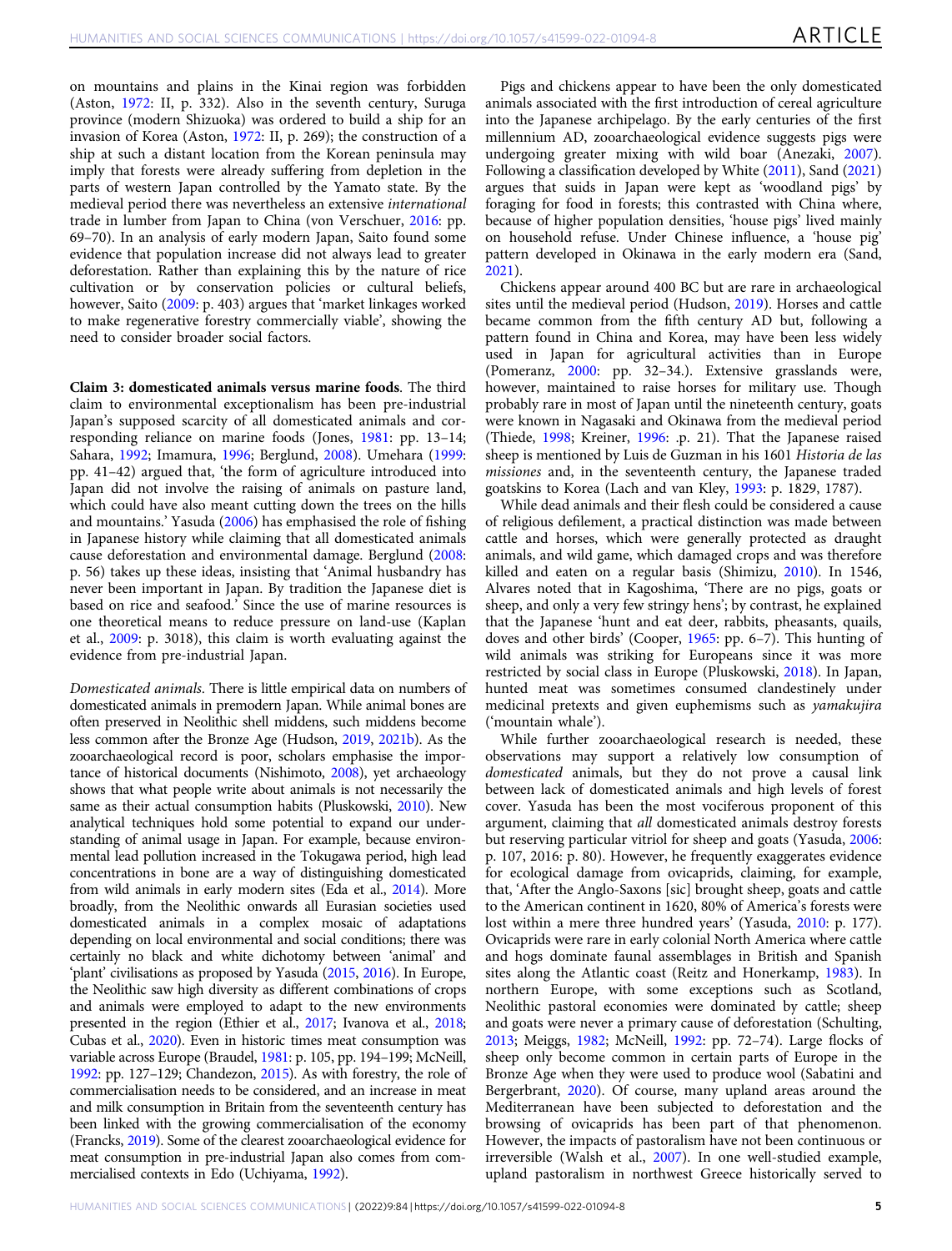increase the sustainability of lowland agriculture (van der Leeuw, [1998;](#page-10-0) Tainter, [2006](#page-9-0)). The assumption that ecological damage is only caused by domesticated and not by wild animals is contradicted by eighteenth-century Hachinohe in northern Honshu, where cash-crop farming of soybeans led to the socalled 'wild boar famine' of 1749 (Walker, [2001\)](#page-10-0).

Fishing. A corollary to the proposed minor role for the consumption of domesticated animals in Japan has been the claim of reliance on fishing as an alternative source of protein. The concept of a rice-cultivating/fishing economy shared between Japan and southern China had been emphasised by ethnologists in the mid-twentieth century but was critiqued by archaeologists from the 1980s (cf. Hudson, [2021b\)](#page-8-0). Although few details are provided, there seem to be two major assumptions in Yasuda's (2006, [2009b](#page-10-0)) re-crafting of this proposal: that fish consumption in Japan has always been high and that fishing was linked closely with agriculture. Statistical data show that seafood consumption has been high in Japan in the post war period. According to the UN Food and Agriculture Organization, in 2009 the average Japanese person ate 56 kg of fish. In 2015, by contrast, average seafood consumption in the EU was 25 kg (European Union, [2017\)](#page-8-0). However, no comparable data exist for pre-industrial Japan for which we can only extrapolate broad trends from the archaeological and historical records. Although human societies in the Japanese Islands have a long history of exploiting marine resources, significant changes occurred over time (Hudson, [in](#page-8-0) [press\)](#page-8-0). High levels of seafood consumption in Japan since the 1950s have been underpinned by industrial offshore fisheries. These fisheries developed in the late nineteenth century, but prior to the Second World War they were not aimed primarily at the domestic market, rather at crab, salmon, tuna and other resources for export (Tsutsui, [2013\)](#page-10-0). The Tokugawa period saw a substantial growth in inshore fisheries as a response to the crisis of sustainability of the eighteenth century (Totman, [1993:](#page-10-0) p. 34). This fish was not only used for direct human consumption: fishmeal was processed into fertiliser and used to boost production of commercial crops like cotton and tobacco, while whale oil was made into insect repellent (Totman, [1993](#page-10-0): pp. 272–274, 2014: pp. 180–182). It is not even clear that pre-industrial seafood consumption in Japan was higher than in Europe (allowing for regional variations in both regions). A major expansion in longdistance offshore fisheries began in Europe by the eleventh century. This medieval globalisation of fishing suggests a heavy reliance on seafood in Europe, probably driven by urbanism and population growth and the Christian rule of avoiding meat on certain—increasingly numerous—fast days (Barrett et al., [2004](#page-7-0)). By contrast, the fact that Japan's pre-industrial fisheries were limited to inshore catches suggests a smaller market than in Europe, though it may also imply that freshwater fish were under less pressure from human impacts in Japan than in Europe (cf. Barrett, [2018](#page-7-0)).

Yasuda's claim of a rice-cultivating/fishing complex finds little support in the archaeological record. Some Yayoi sites have evidence for small-scale net fishing and catching octopus in ceramic pots. Carp aquaculture in rice paddy fields was introduced from China at this time (Nakajima et al., [2019](#page-9-0)). While these activities no doubt provided important supplements to the diet, fishing in post-Bronze Age Japan developed apart from farming through more specialist groups (Hudson, [2021b](#page-8-0), in press). As compared to Europe, the extent to which commercial offshore fisheries developed in premodern Japan awaits further research.

Another important area for future work is stable isotope analyses of human bone, which provide a way to test the claim that pre-industrial Japanese obtained their protein primarily from

marine foods. Currently available isotopic studies from premodern Japan do not show universally higher rates of marine food consumption as compared to Europe. Regional variation is high in both regions but  $\delta^{15}N$  values—often a proxy for seafood consumption—from medieval York are, for example, higher than those from early modern Japan (Maruyama et al., [2018;](#page-9-0) Tsutaya et al., [2016a](#page-10-0); Müldner and Richards, [2007](#page-9-0)). Moreover, the  $\delta^{15}N$ values of rice and vegetables from early modern Japan may have been inflated due to the widespread use of dried fish as fertiliser (Tsutaya et al., [2016b](#page-10-0)).

Claim 4: cultural ideologies of stewardship. The final claim of environmental exceptionalism considered here relates to mentalités and the proposal that the late arrival of agriculture explains the continuing importance of pre-agricultural world views. Umehara [\(1970](#page-10-0), [1991](#page-10-0), [1996\)](#page-10-0) argued that supposedly proenvironmentalist Shinto and animist beliefs in modern Japan reflect the tradition of a hunter-gatherer 'forest civilisation', and further claimed that those beliefs have made Japanese Buddhism more animistic in its teachings (see also Nagasawa, [2008](#page-9-0)). There are three major questions here. First, have Japanese religions such as Shinto remained unchanged from the Jōmon period until the present day? Second, have those religions fostered proenvironmentalist behaviours throughout Japanese history? Third, can the proposed pro-environmentalist behaviours be linked with religious practices?

The idea that 'traditional' mentalités have persisted in modern Japan is a common assumption made by both Japanese and non-Japanese observers. Sociologist Antonio Negri writes that 'Japan's powerful cultural traditions that manage to co-exist with supermodernity have the potential to solve [the] conundrum' of 'finding a new way to co-exist with nature' (Yoneyama, [2019:](#page-10-0) p. 205). However, the valorisation of Shinto as Japan's naturefriendly 'indigenous religion' goes against the consensus of research in religious history, which has shown that Shinto underwent huge changes over time (Kuroda, [1981](#page-8-0); Teeuwen, [2012\)](#page-10-0). Since Kuroda's seminal work, scholars have debated the extent to which Shinto was a modern invention or the product of a more complex historical process of interaction with other religious currents—notably Buddhism and Confucianism. Kuroda argued that Shinto was not an independent tradition until the modern period and was, in essence, a product of modern nationalism. Others, while considering that Kuroda overstated the modernity of Shinto, and arguing that a tradition centred around kami (spirit) veneration had an independent existence before modern times, nonetheless reiterate the point that to view Shinto as a self-standing indigenous religion with an unchanging nature is historically incorrect (Breen and Teeuwen, [2000](#page-7-0)). After Kuroda it is hard to find any serious scholarship that has continued to adhere to the idea of Shinto as an indigenous, unchanging religion.

The second question about environmentalist attitudes draws on a contentious literature proposing that 'Oriental' and Indigenous religions have fostered greater environmental stewardship than the monotheistic beliefs of the Judaeo-Christian tradition (cf. White, [1967](#page-10-0); Reader, [1990](#page-9-0); Kalland, [2002;](#page-8-0) Elverskog, [2014\)](#page-8-0). However, there is no empirical evidence that religious traditions have had any influence on cumulative anthropogenic impacts over the long term. Understandings of sustainability and environmentalism found in contemporary societies are not directly applicable to the past (Harkin and Lewis, [2007](#page-8-0)). Historical analyses have shown that attitudes to nature have changed over time in Japan and elsewhere (Morris-Suzuki, [1991;](#page-9-0) Thomas, [1999;](#page-10-0) Stolz, [2014;](#page-9-0) Thomas, [1983](#page-10-0)). The evidence summarised in this paper shows that premodern Japan was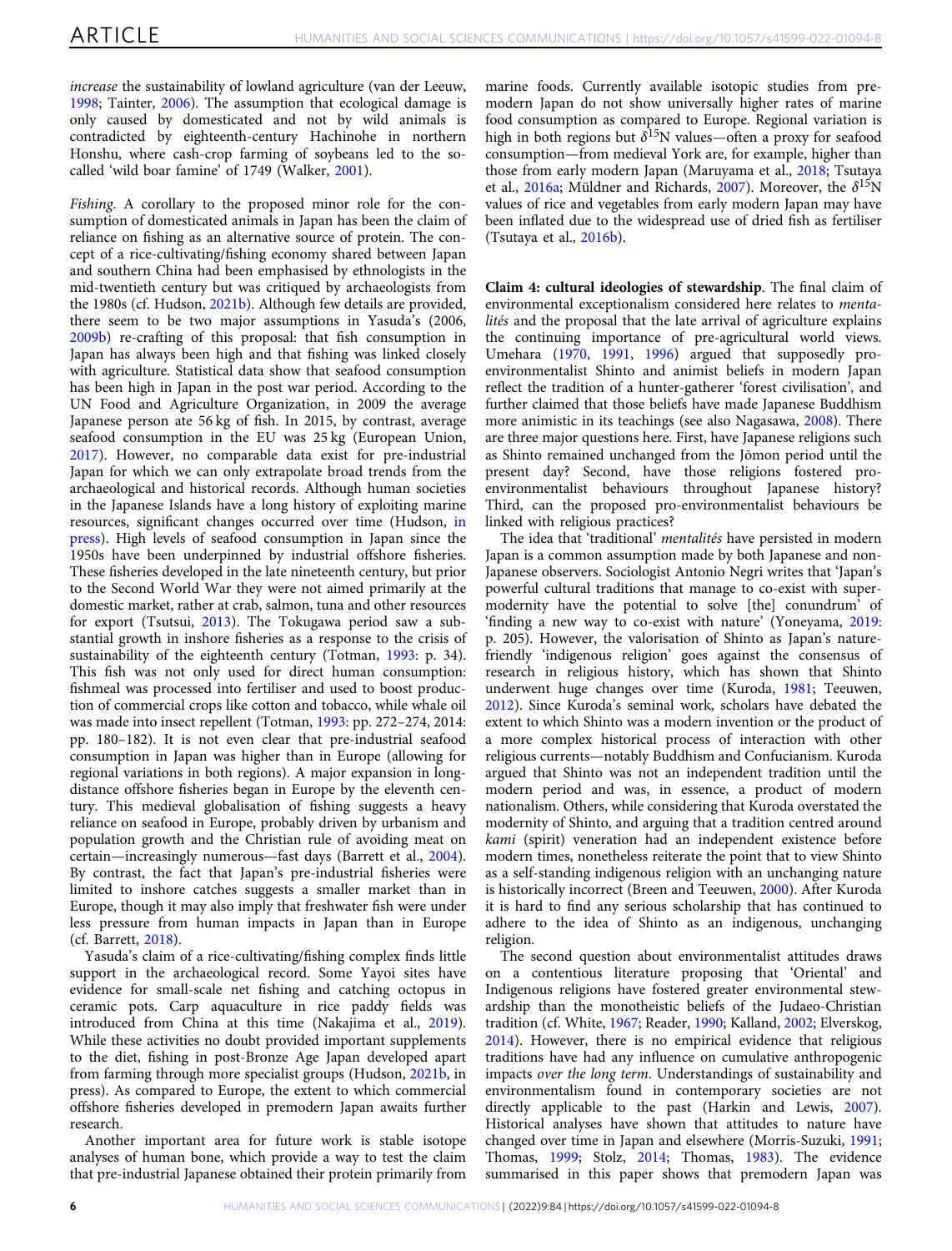characterised by significant anthropogenic impacts despite a different religious history to the rest of Eurasia. The substantial increase in environmental damage in Japan beginning with the industrialisation of the late nineteenth century in fact coincided with Shinto becoming the official state ideology (Hardacre, [1989,](#page-8-0) [2017](#page-8-0); Shimazono, [2009](#page-9-0)), yet few historians have argued that Shinto was a cause of those environmental transformations. Iwatsuki [\(2008](#page-8-0): 8) attempts to explain this apparent contradiction by commenting that 'It is a pity to note that Japanese Shintoism was under a strong influence of militarism after the Meiji Restoration, in parallel with the promotion of the advanced Western civilisation.' Views of Shinto through an 'environmentalist paradigm' only entered the mainstream from the 1980s as part of attempts to revitalise that religious tradition and its political role (Rots, [2017](#page-9-0)).

It is possible to extract 'green' fragments from Japan's religious tradition but these are usually discussed without consideration of historical context. Evidence as to how such ideas might have actually affected the use of natural resources in Japan is lacking. Within the Japanese religious tradition, itself characterised by a variety of beliefs and practices, there is a diverse discourse over relations between humans and the natural world. While there were various taboos connected with the taking of life, alternative positions existed (Grumbach, [2005;](#page-8-0) Nakamura, [2010\)](#page-9-0). The Kokonchomonshū, a text completed in 1254, contains a story about a man from the Tōdaiji (Buddhist) temple who bought clams only to piously return them to the sea. That night, he was frightened by a dream in which the clams came back to complain that they had lost their chance for reincarnation. This story is regarded as support for the idea that the human consumption of animals was beneficial for their karma (Nakazawa, [2009](#page-9-0)). Grumbach ([2005\)](#page-8-0) provides a detailed analysis of the role of medieval venison offerings at the Suwa (Shinto) shrine. These examples illustrate religious debates over the use of animals in premodern Japan, but whether or not such discourse affected the actual use of clams, venison or other resources is entirely another question.

Another common device to claim a religious basis for Japanese environmental exceptionalism is the selective use of negative examples from the Christian West, framed in such a way as to imply that similar behaviour did not occur in Japan. Thus, for instance, deforestation in medieval Europe is blamed on the use of stained-glass windows for churches by Ishi et al. [\(2001:](#page-8-0) p. 127) who claim (without citations) that  $1 \text{ m}^2$  of stained glass required  $50 \text{ m}^2$  of forest. Such comments suggest that the construction of religious buildings in Japan did not also require extensive use of timber, but it has been estimated that in the eighth century the construction of the Tōdaiji temple in Nara would have required some 900 ha of top-grade timber (Totman, [2014\)](#page-10-0). Heavy metal pollution around Tōdaiji was also high (Kawahata et al., [2014](#page-8-0)). After Japan's imperial capital was moved to Kyoto at the end of the eighth century it remained there until 1868, in part due to the increasing costs of finding wood for further construction (Totman, [2014:](#page-10-0) p. 86). In short, although traces of earlier myths and traditional ecological knowledge relating to forests may remain—or have been re-imagined—in Japan, concepts like the 'civilisation of the forest' are reductionist and ahistorical and can be placed within the trope of the invention of tradition, which has been so pervasive in modern Japan (Vlastos, [1998](#page-10-0)).

The third question relates to the situation of religion in contemporary society. While various understandings of 'secularism' exist, by any criteria modern Japan is a highly secularised society in which support for religious institutions is in decline (Reader, [2012](#page-9-0)). At the same time, religion remains important in legal terms, with a constitutional guarantee of religious freedom and protection from state interference. The state is not allowed to privilege, fund or support religious institutions, which are located strictly in the private sphere. However, ever since the inauguration of Japan's post war constitution there have been recurrent attempts to revise this situation, especially by portraying Shinto as an indigenous cultural phenomenon centred on customary practices and harmony with nature, and as an integral part of Japanese national identity and heritage (Prohl, [2000;](#page-9-0) Mullins, [2012;](#page-9-0) Rots, [2017](#page-9-0)). Those who portray Shinto in this way claim that it is an intrinsic element in the fabric of Japanese life, rather than a 'religion', and as such should be supported and given privileges by the state. The environmental concepts discussed in this essay and the claims made by their protagonists have provided some of the supposedly 'intellectual' underpinnings for such claims, while positing Shinto as an environmentally friendly tradition. The claims have been articulated by a powerful lobby of conservative political figures including former Prime Minister Shinzō Abe and the influential pressure group Nippon Kaigi, and also form part of a wider nationalist desire to revise the constitution and to remove Article Nine, its 'peace clause' (Guthmann, [2017](#page-8-0)). While these political manipulations tell us little about environmental sustainability in premodern Japan, they are a good example of how the environmental inventions and speculations we have discussed can give sustenance to attempts to redefine religious traditions and reorient society. This complex background to the relationship between Shinto and the environment has meant that the issues connected to Claim 4 have so far been discussed within the limited framework of 'Japanese tradition'. The broader literature looking at how religion can promote sustainability (e.g., Haluza-DeLay, [2014;](#page-8-0) Hulme, [2017;](#page-8-0) Jenkins and Chapple, [2011\)](#page-8-0) has been ignored and, at the same time, that literature has rarely considered Japan except within a narrow, stereotypical framework.

#### **Conclusions**

None of the claims for Japanese environmental exceptionalism investigated here were supported by the archaeological and historical records (Table [1](#page-7-0)). The Palaeoanthropocene in the Japanese Islands was characterised by extensive anthropogenic impacts, which would appear to be comparable to other regions of Eurasia and probably reflect global processes.

The claims analysed in this paper have usually been presented in the Japanese literature in a simplistic or sometimes nationalistic way not conducive to increasing understanding of long-term processes in environmental history. Nevertheless, several topics discussed here warrant further research and archaeology can play an important role in generating relevant datasets and analyses using new techniques (cf. Fernandes et al., [2021](#page-8-0)). Any claims of Japanese environmental exceptionalism need to be considered in the context of mainstream understandings of anthropogenic change. The climate, topography and location of the Japanese archipelago suggest high levels of forest cover would exist there under natural conditions without invoking a special role for religious traditions (cf. Rolett and Diamond, [2004\)](#page-9-0). As noted, population density and socio-political complexity have been proposed as important predictors of anthropogenic impacts. Since both prehistoric and pre-industrial Japan were characterised by high levels of population density and socio-political complexity, these are likely to be significant predictors of anthropogenic impacts in the archipelago, although the role of epidemic disease in depressing population growth until the Middle Ages needs to be considered (Farris, [1985\)](#page-8-0). Finally, while the claims discussed here have invariably treated 'Japan' as a single cultural unit, there is a need to consider possible geographic variation in anthropogenic impacts across the archipelago.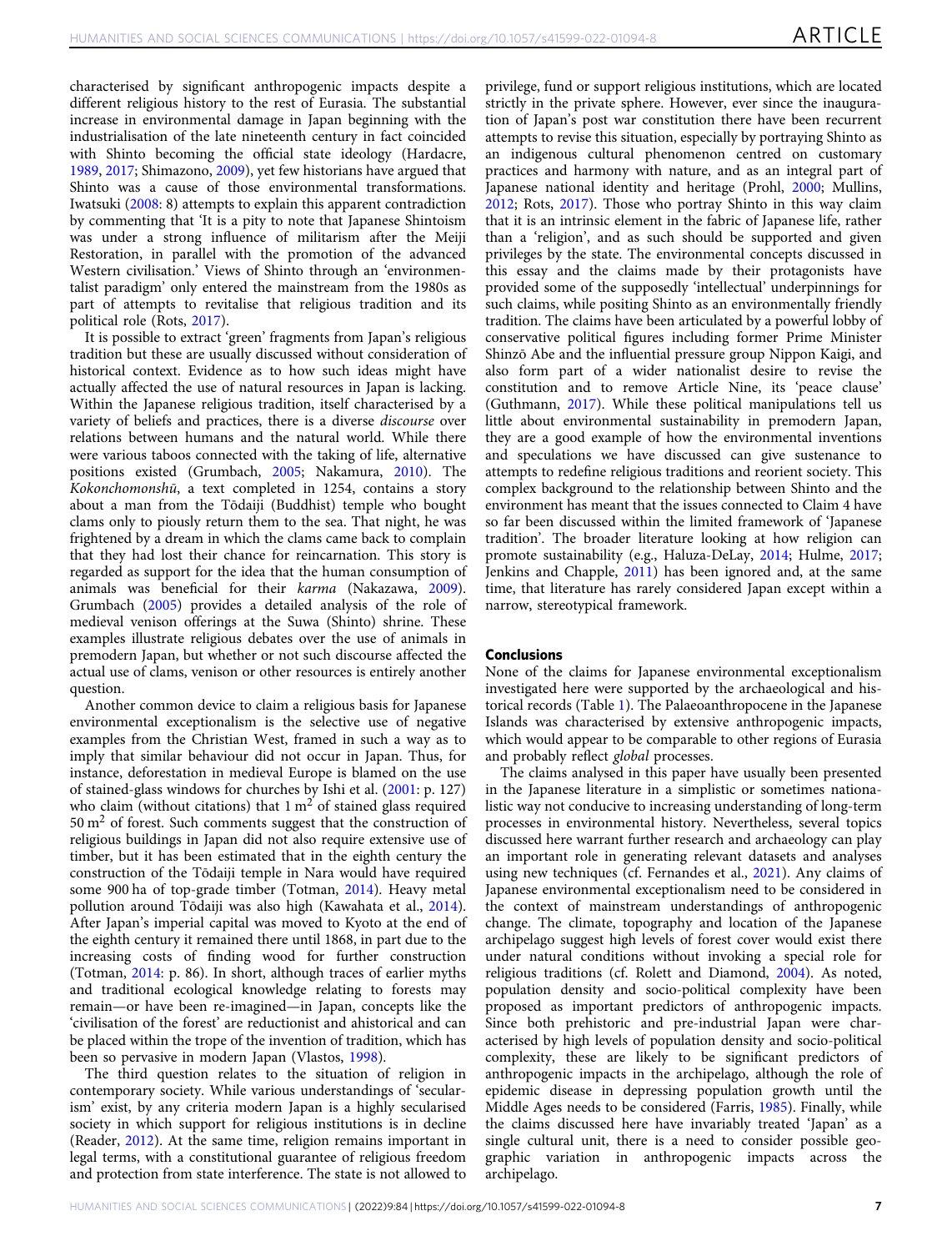<span id="page-7-0"></span>

| Table 1 Results of this study.                                                              |                                                                                                                                                                                                                                                                                                                                                          |                                                                                                                                                                                                                              |
|---------------------------------------------------------------------------------------------|----------------------------------------------------------------------------------------------------------------------------------------------------------------------------------------------------------------------------------------------------------------------------------------------------------------------------------------------------------|------------------------------------------------------------------------------------------------------------------------------------------------------------------------------------------------------------------------------|
| <b>Claimed cause of sustainability</b>                                                      | Preliminary evaluation (this study)                                                                                                                                                                                                                                                                                                                      | Suggested areas for further research                                                                                                                                                                                         |
| 1. Late arrival of agriculture                                                              | • Intensive agriculture reached Japan as part of Bronze<br>Age farming dispersals/proto-globalisation in<br>Northeast Asia<br>• Preceded by extensive landscape management in the<br>Neolithic Jōmon                                                                                                                                                     | • Role of Neolithic anthropogenesis and niche<br>construction<br>• Resilience ('boom and bust') cycles of early<br>agriculture in Japan                                                                                      |
| 2. Wet-rice agriculture concentrated<br>on alluvial plains (less impact on<br>upland areas) | • Wet-rice farming limited by topography but intensive<br>lowland use required upland exploitation for timber,<br>mining and green fertiliser. Upland swidden farming<br>also common                                                                                                                                                                     | • Extent of premodern use of upland areas<br>poorly known                                                                                                                                                                    |
| 3. Seafood replaced domesticated<br>animals as main source of protein                       | • Widespread socio-political taboos surrounded<br>animal use<br>• Dietary contribution of wild animals was likely high<br>• Level of marine food consumption requires systematic<br>analysis                                                                                                                                                             | • Zooarchaeological analyses of changing<br>patterns of seafood and wild terrestrial animal<br>consumption<br>• Stable isotope analyses to plot dietary patterns<br>over time in comparison with other Eurasian<br>societies |
| 4. Pro-environmental behaviour<br>fostered by religious beliefs                             | • Japanese religious traditions were diverse and<br>experienced major transformations over time<br>• No evidence that religious discourse on the natural world<br>impacted long-term sustainability<br>• Contemporary political use of religion more consistent<br>with 'invention of tradition' than deep ideologies of pro-<br>environmental behaviour | • Empirical evidence for sustainability outcomes<br>associated with religious institutions in<br>premodern Japan<br>• Greater engagement with global research on<br>religion and sustainability                              |

Our main concern in this study has been with historical issues, but the policy implications of our analysis also merit further consideration. As noted in the Introduction and the Supplementary Information, ideas about Japanese environmental exceptionalism have found their way not just into national policy, but also to Japan's international contributions to United Nations biodiversity policies and nominations for UNESCO heritage status. The basic assumption shared in these policy documents is that since Japan's traditional culture was in 'harmony' with nature, there is a need not only to celebrate and preserve those traditional systems but also to attempt to transmit them as best practice for other countries. Our results show that the factors often cited as explanations for Japan's traditional 'harmony with nature' are not supported by the historical record. This does not mean that Japan has nothing to contribute to debates on sustainability. Rather, there is a need to shift discourse away from unfounded ideas about 'harmony' to consider to what extent Japanese societies were resilient to socioecological change over the long-term.

# Data availability

All data generated or analysed during this study are included in this published article.

Received: 15 October 2021; Accepted: 16 February 2022; Published online: 16 March 2022

#### **References**

- Aikens CM, Lee G-A (2014) Postglacial inception and growth of anthropogenic landscapes in China, Korea, Japan, and the Russian Far East. Anthropocene 4:46–56
- An J, Kirleis W, Jin G (2021) Understanding the collapse of the Longshan culture (4400-3800 BP) and the 4.2 ka event in the Haidai region of China—from an agricultural perspective. Environ Archaeol (online ahead of print). [https://](https://doi.org/10.1080/14614103.2021.2003583) [doi.org/10.1080/14614103.2021.2003583](https://doi.org/10.1080/14614103.2021.2003583)
- Anezaki T (2007) Pig exploitation in the Southern Kanto region, Japan. Int J Osteoarchaeol 17:299–308
- Aston WG (1972) Nihongi: chronicles of Japan from the Earliest Times to AD 697. Tuttle, Tokyo
- Atkinson QD, Coomber T, Passmore S, Greenhill SJ, Kushnick G (2016) Cultural and environmental predictors of pre-European deforestation on Pacific islands. PLoS ONE 11:e0156340
- Barrett JH (2018) Medieval fishing and fish trade. In: Gerrard C, Gutiérrez A (eds) The Oxford Handbook of Later Medieval Archaeology in Britain. Oxford University Press, pp. 128–140
- Barrett JH, Locker AM, Roberts CM (2004) The origins of intensive marine fishing in medieval Europe: the English evidence. Proc Royal Soc B 271:2417–21
- Bellwood P (2005) First farmers: the origins of agricultural societies. Blackwell, Oxford
- Berglund BE (2008) Satoyama, traditional farming landscape in Japan, compared to Scandinavia. Japan Rev 20:53–68
- Berglund BE, Kitagawa J, Lagerås P, Nakamura K, Sasaki N, Yasuda Y (2014) Traditional farming landscapes for sustainable living in Scandinavia and Japan: global revival through the Satoyama Initiative. Ambio 43:559–578
- Bleed P, Matsui A (2010) Why didn't agriculture develop in Japan? A consideration of Jomon ecological style, niche construction, and the origins of domestication. J Archaeol Method Theory 17:356–370
- Bogaard A, Filipović D, Fairbairn A, Green L, Stroud E, Fuller D, Charles M (2017) Agricultural innovation and resilience in a long-lived early farming community: the 1,500-year sequence at Neolithic to early Chalcolithic Çatalhöyük, central Anatolia. Anatol Stud 67:1–128
- Boivin N, Crowther A (2021) Mobilizing the past to shape a better Anthropocene. Nat Ecol Evol 5:273–284
- Boivin N, Zeder M, Fuller D et al. (2016) Ecological consequences of human niche construction: examining long-term anthropogenic shaping of global species distributions. Proc Natl Acad Sci USA 113:6388–6396
- Braudel F (1981) The structures of everyday life: the limits of the possible. Collins, London
- Breen J, Teeuwen M (2000) Introduction: Shinto past and present. In: Breen J, Teeuwen M (eds) Shinto in history: ways of the Kami. Curzon Press, Richmond, pp. 1–12
- Brown PC (2015) Floods, drainage, and river projects in early modern Japan: civil engineering and the foundations of resilience. In: Batten BL, Brown PC (eds) Environment and Society in the Japanese Islands: From Prehistory to the Present. Oregon State University Press, pp. 96–113
- Buruma I (1987) Umehara Takeshi shi wa yahari Yamatoisuto [Takeshi Umehara is a Yamatoist]. Chūō Kōron Oct: pp. 236–243
- Chandezon C (2015) Animals, meat, and alimentary by-products: patterns of production and consumption. In: Wilkins J, Nadeau R (eds) A Companion to Food in the Ancient World. Wiley Blackwell, pp. 135–146
- Constantine M, Kim M, Park J (2019) Mid- to late Holocene cooling events in the Korean peninsula and their possible impact on ancient societies. Quat Res 92:98–108
- Cooke NP, Mattiangeli V, Cassidy LM et al. (2021) Ancient genomics reveals tripartite origins of Japanese populations. Sci Adv 7:eabh2419
- Cooper M (1965) They came to Japan: an anthology of European Reports on Japan, 1543-1640. Thames & Hudson, London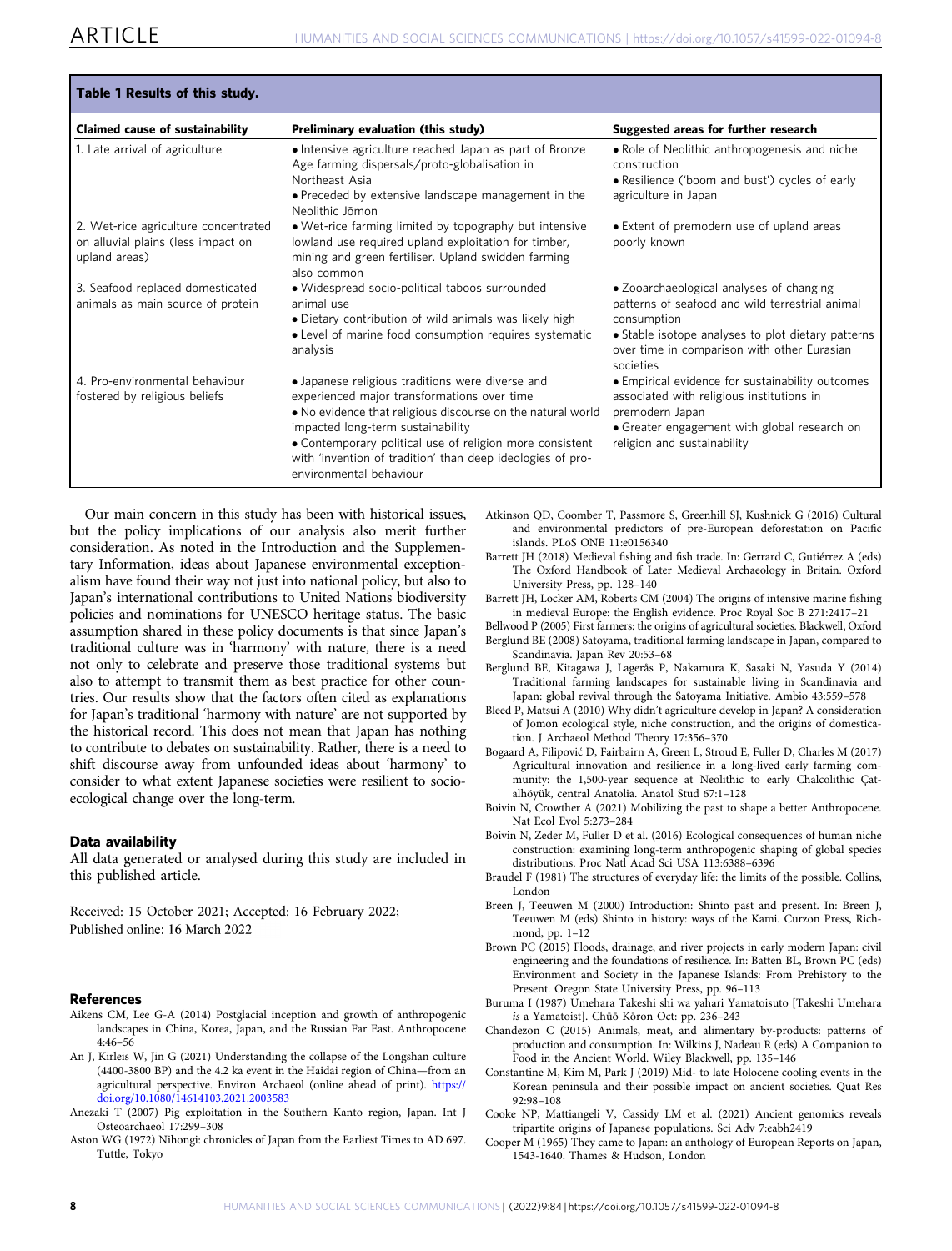- <span id="page-8-0"></span>Cooper M (ed) (2001) João Rodrigues's Account of Sixteenth-Century Japan. Hakluyt Society, London
- Crawford GW (1997) Anthropogenesis in prehistoric northeastern Japan. In: Gremillion KJ (ed) People, Plants, and Landscape Studies in Paleoethnobotany. University of Alabama Press, pp. 86–103
- Cubas M, Lucquin A, Robson HK et al. (2020) Latitudinal gradient in dairy production with the introduction of farming in Atlantic Europe. Nat Comm 11:e2036
- Cwiertka KJ (2006) Modern Japanese cuisine: food, power and national identity. Reaktion Books, London
- Cwiertka KJ, Yasuhara M (2020) Branding Japanese food: from Meibutsu to Washoku. University of Hawai'i Press, Honolulu
- de Châtel F (2014) The role of drought and climate change in the Syrian uprising: untangling the triggers of the revolution. Middle East Stud 50:521–535
- Degroot D, Anchukaitis K, Bauch M et al. (2021) Towards a rigorous understanding of societal responses to climate change. Nature 591:539–550
- Downey SS, Haas WR, Shennan SJ (2016) European Neolithic societies showed early warning signals of population collapse. Proc Nat Acad Sci USA 113:9751–9756
- Eda M, Kodama Y, Ishimaru E, Yoneda M (2014) Lead concentration in archaeological animal bones from the Edo period, Japan: is the lead concentration in archaeological goose bone a reliable indicator of domestic birds? Int J Osteoarchaeol 24:265–271
- Ellis E, Kaplan J, Fuller D et al. (2013) Used planet: a global history. Proc Natl Acad Sci USA 110:7978–7985
- Elverskog J (2014) (Asian studies + Anthropocene)<sup>4</sup>. J Asian Stud 73:963-974
- Elvin M (1993) Three thousand years of unsustainable growth: China's environment from archaic times to the present. East Asian Hist 6:7–46
- Ethier J, Bánffy E, Vuković J et al. (2017) Earliest expansion of animal husbandry beyond the Mediterranean zone in the sixth millennium BC. Sci Rep 7:e7146
- European Union (2017) The EU Fish Market. Directorate-General for Maritime Affairs and Fisheries, Brussels
- Farris WW (1985) Population, Disease, and Land in Early Japan. Council on East Asian Studies, Harvard University and Harvard-Yenching Institute
- Farris WW (2006) Japan's Medieval Population: Famine, Fertility, and Warfare in a Transformative Age. University of Hawai'i Press
- Fernandes R, Hudson MJ, Takamiya H et al. (2021) The ARCHIPELAGO archaeological isotope database for the Japanese Islands. J Open Archaeol Data 9(3):1–10
- Foley SF, Gronenborn D, Andreae MO et al. (2013) The Palaeoanthropocene: the beginnings of anthropogenic environmental change. Anthropocene 3:83–88
- Francks P (2019) Diet and the comparison of living standards across the Great Divergence: Japanese food history in an English mirror. J Global Hist 14:3–21
- Fuller DQ, Lucas L (2017) Adapting crops, landscapes, and food choices: patterns in the dispersal of domesticated plants across Eurasia. In: Boivin N, Crassard R, Petraglia M (eds) Human Dispersal and Species Movement: From Prehistory to the Present. Cambridge University Press, pp. 304–331
- Fuller DQ, Qin L (2009) Water management and labour in the origins and dispersal of Asian rice. World Archaeol 41:88–111
- Fuller DQ, Qin L, Zheng Y et al. (2009) The domestication process and domestication rate in rice: spikelet bases from the lower Yangtze. Science 323:139–159
- Fuller DQ, van Etten J, Manning K et al. (2011) The contribution of rice agriculture and livestock pastoralism to prehistoric methane levels: an archaeological assessment. Holocene 21:743–759
- Garfinkel Y, Vered A, Bar-Yosef O (2006) The domestication of water: the Neolithic well at Sha'ar Hagolan, Jordan Valley, Israel. Antiquity 80:686–696
- Gebel HGK (2004) The domestication of water: evidence from Early Neolithic Ba'ja? In: Bienert H-D, Häser J (eds) Men of Dikes and Canals: The Archaeology of Water in the Middle East. Marie Leidorf, Rahden, pp. 25–35
- Grumbach L (2005) Sacrifice and Salvation in Medieval Japan: Hunting and Meat in Religious Practice at Suwa Jinja. Unpublished PhD dissertation, Stanford University
- Guthmann T (2017) Nationalist circles in Japan today: the impossibility of secularization. Japan Rev 30:207–225
- Haak W, Lazaridis I, Patterson N et al. (2015) Massive migration from the steppe was a source for Indo-European languages in Europe. Nature 522:207–211
- Haluza-DeLay R (2014) Religion and climate change: varieties in viewpoints and practices. WIREs Clim Change 5:261–279

Hardacre H (1989) Shintō and the State, 1868-1988. Princeton University Press Hardacre H (2017) Shinto: A History. Oxford University Press

- Harkin ME, Lewis DR (2007) Introduction. In: Harkin ME, Lewis DR (eds) Native Americans and the Environment: Perspectives on the Ecological Indian. University of Nebraska Press, pp. ix–xxxiv
- Hosner D, Wagner M, Tarasov PE, Chen X, Leipe C (2016) Spatiotemporal distribution patterns of archaeological sites in China during the Neolithic and Bronze Age: an overview. Holocene 26:1576–1593
- Hosoya LA (2011) Staple or famine food? Ethnographic and archaeological approaches to nut processing in East Asia prehistory. Archaeol Anthropol Sci 3:7–17
- Hudson MJ (2014) The ethnohistory and anthropology of 'modern' hunter-gatherers: north Japan (Ainu). In: Cummings V, Jordan P, Zvelebil M (eds) The Oxford Handbook of the Archaeology and Anthropology of Hunter-Gatherers. Oxford University Press, Oxford, pp. 1054–1070
- Hudson MJ (2018) Global environmental justice and the natural environment in Japanese archaeology. In: Yasuda Y, Hudson M (eds) Multidisciplinary Studies of the Environment and Civilization: Japanese Perspectives. Routledge, pp. 159–181
- Hudson MJ (2019) Towards a prehistory of the Great Divergence: the Bronze Age roots of Japan's premodern economy. Doc Praehist 46:30–43
- Hudson MJ (2020) Slouching Toward the Neolithic: Complexity, simplification, and resilience in the Japanese archipelago. In: Schug G (ed) Routledge Handbook of the Bioarchaeology of Climate and Environmental Change. Routledge, pp. 379–395
- Hudson MJ (2021a) Conjuring Up Prehistory: Landscape and the Archaic in Japanese Nationalism. Archaeopress, Oxford
- Hudson MJ (2021b) Dragon divers and clamorous fishermen: Bronzisation and transcultural marine spaces in the Japanese archipelago. In: Autiero S, Cobb MA (eds) Globalization and Transculturality from Antiquity to the Premodern World. Routledge, pp. 103–119
- Hudson MJ (2022) Bronze Age Maritime and Warrior Dynamics in Island East Asia. Cambridge University Press
- Hudson MJ (in press) Globalization and the historical evolution of Japanese fisheries. In: Cassidy J, Ponkratova I, Fitzhugh B (eds) Maritime Prehistory of Northeast Asia. Springer
- Hudson M, Aoyama M, Hoover K, Uchiyama J (2012) Prospects and challenges for an archaeology of global climate change. WIREs Clim Change 3:313–28
- Hudson M, Robbeets M (2020) Archaeolinguistic evidence for the farming/language dispersal of Koreanic. Evol Hum Sci 2:e52
- Hulme M (2017) Climate change and the significance of religion. Econ Polit Wkly LII 28:14–17
- Imamura K (1996) Prehistoric Japan: new perspectives on Insular East Asia. UCL Press, London
- Ishi H, Yasuda Y, Yuasa T (2001) Kankyō to bunmei no sekaishi [A world history of environment and civilisation]. Yōsensha, Tokyo
- Ivanova M, De Cupere B, Ethier J, Marinova E (2018) Pioneer farming in southeast Europe during the early sixth millennium BC: climate-related adaptations in the exploitation of plants and animals. PLoS ONE 13:e0197225
- Iwatsuki K (2008) Sustainable use of biodiversity, with reference to the Japanese spirit of worshipping nature. In: Biodiversity Network Japan (eds) Conserving Nature: A Japanese Perspective. Biodiversity Network Japan, Tokyo, pp. 4–11
- Jarosz A, Robbeets M, Fernandes R, Takamiya H, Shinzato A, Nakamura N, Shinoto M, Hudson M (2022) Demography, trade and state power: a tripartite model of medieval farming/language dispersals in the Ryukyu Islands. Evol Hum Sci 4:e4
- Jenkins W, Chapple CK (2011) Religion and environment. Annu Rev Environ Resour 36:441–463
- Jones E (1981) The European Miracle: Environments, Economies and Geopolitics in the History of Europe and Asia. Cambridge University Press
- Jordan P, Zvelebil M (eds) (2009) Ceramics before farming: the dispersal of pottery among prehistoric Eurasian hunter-gatherers. Left Coast Press, Walnut Creek
- Kalland A (2002) Holism and sustainability: lessons from Japan. Worldviews 6:145–158 Kaplan JO, Krumhardt KM, Zimmermann N (2009) The prehistoric and pre-
- industrial deforestation of Europe. Quat Sci Rev 28:3016–3034 Kawahata H, Yamashita S, Yamaoka K, Okai T, Shimoda G, Imai N (2014) Heavy
- metal pollution in Ancient Nara, Japan, during the eighth century. Prog Earth Planet Sci 1:e15
- Kawamura A, Chang C-H, Kawamura Y (2016) Middle Pleistocene to Holocene mammal faunas of the Ryukyu Islands and Taiwan: an updated review incorporating results of recent research. Quat Int 397:117–135
- Kelley CP, Mohtadi S, Cane MA et al. (2015) Climate change in the Fertile Crescent and implications of the recent Syrian drought. Proc Natl Acad Sci USA 112:3241–3246
- Kitagawa J, Kojima H, Yoshida T et al. (2018) Adaptations of the Early Jomon people in their settlement relocation to climate change around Lake Mikata, central Japan. Archaeol Res Asia 16:66–77
- Kitō H (2000) Jinkō kara yomu Nihon no rekishi [Reading Japan's history through demography]. Kōdansha, Tokyo
- Kitō H (2012) Kankyō senshinkoku Edo [Edo: an environmentally advanced country]. Yoshikawakōbunkan, Tokyo
- Kreiner J (1996) Notes on the history of European-Ryūkyūan contacts. In: Kreiner J (ed) Sources of Ryūkyūan History and Culture in European Collections. iudicium, Munich, pp. 15–41

Kwak S, Kim G, Lee G-A (2017) Beyond rice farming: evidence from central Korea reveals wide resource utilization in the Songgukri culture during the late-Holocene. Holocene 27:1092–1102

Kuroda T (1981) Shinto in the history of Japanese religion. J Japan Stud 7:1–21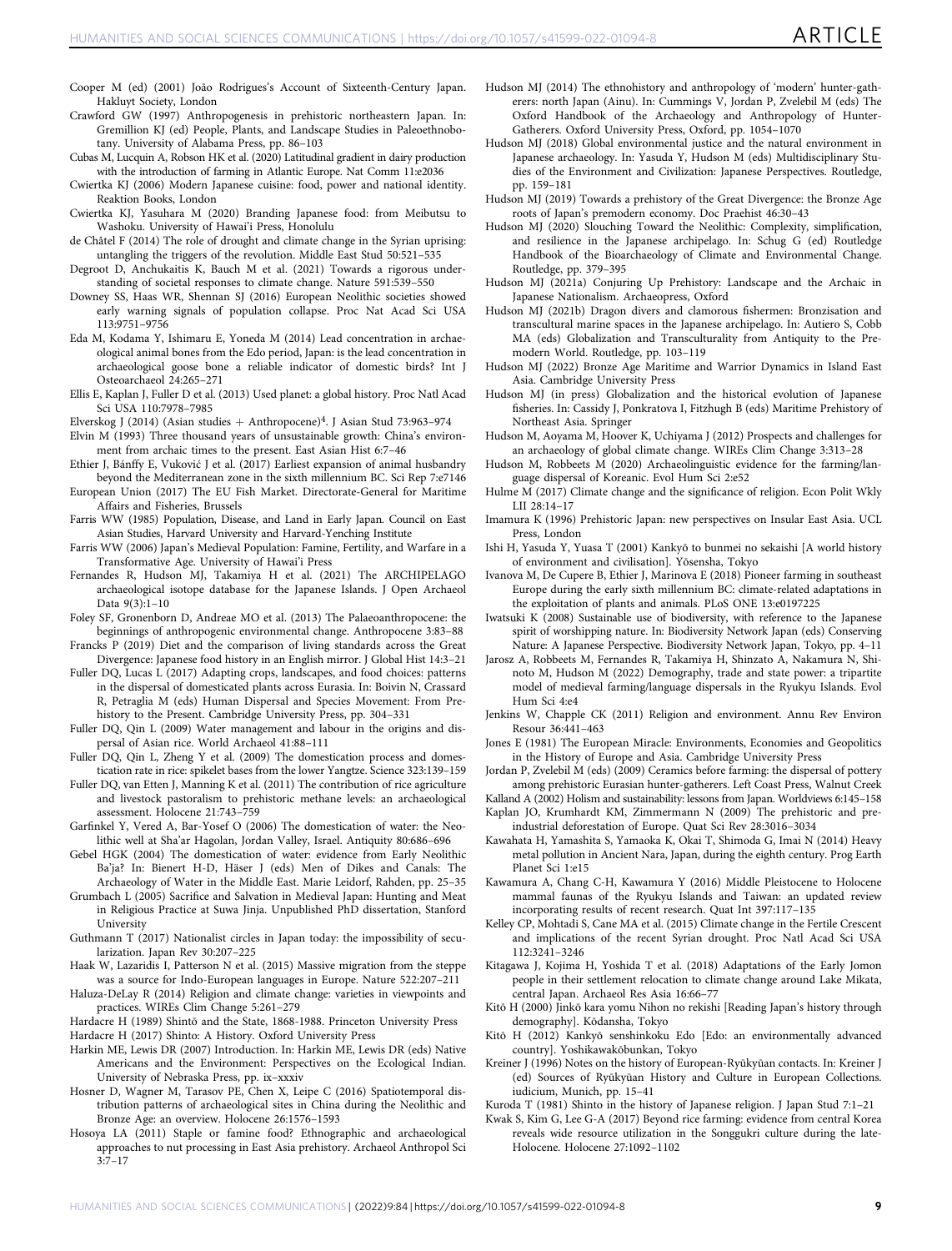- <span id="page-9-0"></span>Lach DF, van Kley EJ (1993) Asia in the Making of Europe. Volume III: A Century of Advance, Book Four: East Asia. University of Chicago Press
- Lee G-A, Crawford GW, Liu L, Chen X (2007) Plants and people from the Early Neolithic to Shang periods in north China. Proc Natl Acad Sci USA 104:1087–1092
- Lindström K (2017) Nihon no shizen o nomikomu satoyama [Satoyama swallows up Japan's nature]. In: Yūki M, Kuroda S (eds) Satoyama to iu monogatari: kankyō jinbungaku to no taiwa [The Fable of Satoyama: Conversations with the Environmental Humanities]. Bensei shuppan, Tokyo, pp. 96–118
- Lindström K (2019) Classic and cute: framing biodiversity in Japan through rural landscapes and mascot characters. Pop Commun 17:233–251
- Liu F, Feng Z (2012) A dramatic climatic transition at ~4000 cal. yr BP and its cultural responses in Chinese cultural domains. Holocene 22:1181–1197
- Liu X, Jones PJ, Matuzeviciute GM, Hunt HV, Lister DL, An T, Przelomska N, Kneale CJ, Zhao Z, Jones MK (2019) From ecological opportunism to multicropping: mapping food globalization in prehistory. Quat Sci Rev 206:21–28
- Maruyama A, Takemura J, Sawada H et al. (2018) Hairs in old books isotopically reconstruct the eating habits of early modern Japan. Sci Rep 8:e12152
- Mather AS, Needle CL (2000) The relationships of population and forest trends. Geogr J 166:2–13
- Mather AS, Needle CL, Fairbairn J (1998) The human drivers of global land cover change: the case of forests. Hydrol Process 12:1983–1994
- McAnany PA, Yoffee N (eds) (2010) Questioning Collapse: Human Resilience, Ecological Vulnerability, and the Aftermath of Empire. Cambridge University Press
- McNeill JR (1992) The Mountains of the Mediterranean World: An Environmental History. Cambridge University Press
- Meiggs R (1982) Trees and Timber in the Ancient Mediterranean World. Clarendon Press, Oxford
- Morris-Suzuki T (1991) Concepts of nature and technology in pre-industrial Japan. East Asian Hist 1:81–97
- Morris-Suzuki T (1993) Rewriting history: civilization theory in contemporary Japan. Positions 1:526–549
- Müldner G, Richards MP (2007) Stable isotope evidence for 1500 years of human diet at the city of York, UK. Am J Phys Anthropol 133:682–697
- Mullins MR (2012) Secularization, deprivatization, and the reappearance of 'public religion' in Japanese society. J Relig Japan 1:61–82
- Nagasawa K (2008) 山川草木悉皆成仏: The Mountains, rivers, grasses and trees will all become Buddhas. The Japanese view of nature and religion. In: Biodiversity Network Japan (eds) Conserving Nature: A Japanese Perspective. Biodiversity Network Japan, Tokyo, pp. 32–35
- Nakajima T, Hudson M, Uchiyama J, Makibayashi K, Zhang J (2019) Common carp aquaculture in Neolithic China dates back 8000 years. Nat Ecol Evol 3:1415–1418
- Nakamura I (2010) The debate on taking life and eating meat in the Edo-period Jōdo Shin tradition. In: Payne RK (ed) How Much is Enough? Buddhism, Consumerism, and the Human Environment. Wisdom Publications, Somerville MA, pp. 147–160
- Nakayama S (2010) Shokubutsu kōkogaku to Nihon no nōkō no kigen [Archaeobotany and the origins of agriculture in Japan]. Dōseisha, Tokyo
- Nakazawa K (2009) Rekishi no naka no dōbutsutachi [Animals in history]. In: Nakazawa K (ed) Hito to dōbutsu no Nihonshi 2: Rekishi no naka no dōbutsutachi [The Japanese history of people of animals 2: Animals in history]. Yoshikawa Kōbunkan, Tokyo, pp. 1–14
- Nasu H, Gu H-B, Momohara A et al. (2012) Land-use change for rice and foxtail millet cultivation in the Chengtoushan site, central China, reconstructed from weed assemblages. Archaeol Anthropol Sci 4:1–14
- Nasu H, Momohara A (2016) The beginnings of rice and millet agriculture in prehistoric Japan. Quat Int 397:504–512
- Niiro I (1986) 'Kokusai Nihon Bunka Kenkyū Sentā' kōsō to 'Umehara Nihongaku' [The concept of the 'International Research Centre for Japanese Culture' and 'Umehara Japanology]. Kōkogaku Kenkyū 33:17–27
- Nishida M (1983) The emergence of food production in Neolithic Japan. J Anthropol Archaeol 2:305–322
- Nishimoto T (2008) Nihonjin to dōbutsukan [The Japaese and views of animals]. In: Nishimoto T (ed) Hito to dōbutsu no Nihonshi 1: dōbutsu no kōkogaku [A Japanese history of people and animals 1: the archaeology of animals]. Yoshikawa Kōbunkan, Tokyo, pp. 1–8
- Noshiro S, Kudo Y, Sasaki Y (2016) Emergence of prehistoric management of plant resources during the incipient to initial Jomon periods in Japan. Quat Int 426:175–186
- Okada K (2015) The Nara basin paddies, Japan. In: Barker G, Goucher C (eds) The Cambridge World History, Volume 2: A World With Agriculture, 12,000 BCE – 500 CE. Cambridge University Press, pp. 387–410
- Okamura M (2018) Jōmon no rettō bunka [The culture of the Jōmon archipelago]. Yamakawa, Tokyo
- Pfoundes C (1881) The Japanese people; their origin; and the race as it now exists. J Anthropol Inst Great Brit Ireland 10:225–230
- Pomeranz K (2000) The Great Divergence: China, Europe, and the Making of the Modern World Economy. Princeton University Press
- Pluskowski A (2010) The zooarchaeology of medieval 'Christendom': ideology, the treatment of animals and the making of medieval Europe. World Archaeol 42:201–214
- Pluskowski A (2018) The medieval wild. In: Gerrard CM, Gutiérrez A (eds) The Oxford Handbook of Later Medieval Archaeology in Britain. Oxford University Press, pp. 141–153
- Price M, Hongo H (2020) The archaeology of pig domestication in Eurasia. J Archaeol Res 28:557–615
- Prohl I (2000) Die 'spirituellen Intellektuelle' und das New Age in Japan. Gesellschaft für Natur- und Völkerkunde Ostasiens, Hamburg
- Rascovan N, Sjögren K-G, Kristiansen K, Nielsen R, Willerslev E, Desnues C, Rasmussen S (2019) Emergence and spread of basal lineages of Yersinia pestis during the Neolithic decline. Cell 176:1–11
- Reader I (1990) The animism renaissance reconsidered: an urgent response to Dr. Yasuda. Nichibunken Newsletter 6:14–16
- Reader I (2012) Secularisation R.I.P.? Nonsense! The 'rush hour away from the gods' and the decline of religion in contemporary Japan. J Relig Japan 1:7–36
- Reitan R (2017) Ecology and Japanese history: reactionary environmentalism's troubled relationship with the past. Asia Pacific J 15:e5007
- Reitz EJ, Honerkamp  $\overline{N}$  (1983) British colonial subsistence strategy on the southeastern coastal plain. Hist Archaeol 17:4–26
- Robbeets M et al. (2021) Triangulation supports agricultural spread of the Transeurasian languages. Nature 599:616–621
- Roberts BW, Thornton CP, Pigott VC (2009) Development of metallurgy in Eurasia. Antiquity 83:1012–1022
- Rolett B, Diamond J (2004) Environmental predictors of pre-European deforestation on Pacific islands. Nature 431:443–446
- Rots AP (2015) Worldwide kami, global Shinto: the invention and spread of a 'nature religion'. Czech Slovak J Hum 3:31–48
- Rots AP (2017) Shinto, Nature and Ideology in Contemporary Japan: Making Sacred Forests. Bloomsbury, London
- Sabatini S, Bergerbrant S (eds) (2020) The Textile Revolution in Bronze Age Europe: Production, Specialisation, Consumption. Cambridge University Press
- Sahara M (1992) Rice cultivation and the Japanese. Acta Asiatica 63:40–63
- Saito O (2009) Forest history and the Great Divergence: China, Japan, and the West compared. J Global Hist 4:379–404
- Sand J (2021) People, animals, and island encounters: a pig's history of the Pacific. J Global Hist (online first)
- Sasaki N, Takahara H (2011) Late Holocene human impact on the vegetation around Mizorogaike pond in northern Kyoto basin, Japan: a comparison of pollen and charcoal records with archaeological and historical data. J Archaeol Sci 38:1199–1208
- Sato Y, Yamanaka S, Takahashi M (2003) Evidence for Jomon plant cultivation based on DNA analysis of chestnut remains. In: Habu J, Savelle J, Koyama S, Hongo H (eds) Hunter-gatherers of the North Pacific Rim (Senri Ethnological Studies 63). National Museum of Ethnology, Osaka, pp. 187–197
- Schulting RJ (2013) On the northwestern fringes: earlier Neolithic subsistence in Britain and Ireland as seen through faunal remains and stable isotopes. In: Colledge S, Conolly J, Dobney K, Manning K, Shennan S (eds) The Origins and Spread of Domestic Animals in Southwest Asia and Europe. Left Coast Press, Walnut Creek, pp. 313–338
- Scott JC (2017) Against the Grain: A Deep History of the Earliest States. Yale University Press
- Sheehan O, Watts J, Gray RD, Atkinson QD (2018) Coevolution of landesque capital intensive agriculture and sociopolitical hierarchy. Proc Natl Acad Sci USA 115(14):3628–3633
- Shennan S (2018) The First Farmers of Europe: An Evolutionary Perspective. Cambridge University Press
- Shennan S, Downey SS, Timpson A, Edinborough, Colledge S, Kerig T, Manning K, Thomas MG (2013) Regional population collapse followed initial agriculture booms in mid-Holocene Europe. Nat Comm 4:e2486
- Shimazono S (2009) State Shinto in the lives of the people: the establishment of emperor worship, modern nationalism, and Shrine Shinto in late Meiji. Jpn J Relig Stud 36:93–124
- Shimizu A (2010) Meat-eating in the Kōjimachi district of Edo. In: Rath EC, Assmann S (eds) Japanese Foodways: Past and Present. University of Illinois Press, pp. 92–107
- Smith BD, Zeder MA (2013) The onset of the Anthropocene. Anthropocene 4:8–13 Spengler RN (2019) Fruit from the Sands: The Silk Road Origins of the Foods We Eat. University of California Press
- Stevens CJ, Fuller DQ (2012) Did Neolithic farming fail? The case for a Bronze Age agricultural revolution in the British Isles. Antiquity 86:707–722
- Stolz R (2014) Bad Water: Nature, Pollution and Politics in Japan, 1870-1950. Duke University Press
- Tainter JA (2006) Social complexity and sustainability. Ecol Complex 3:91–103